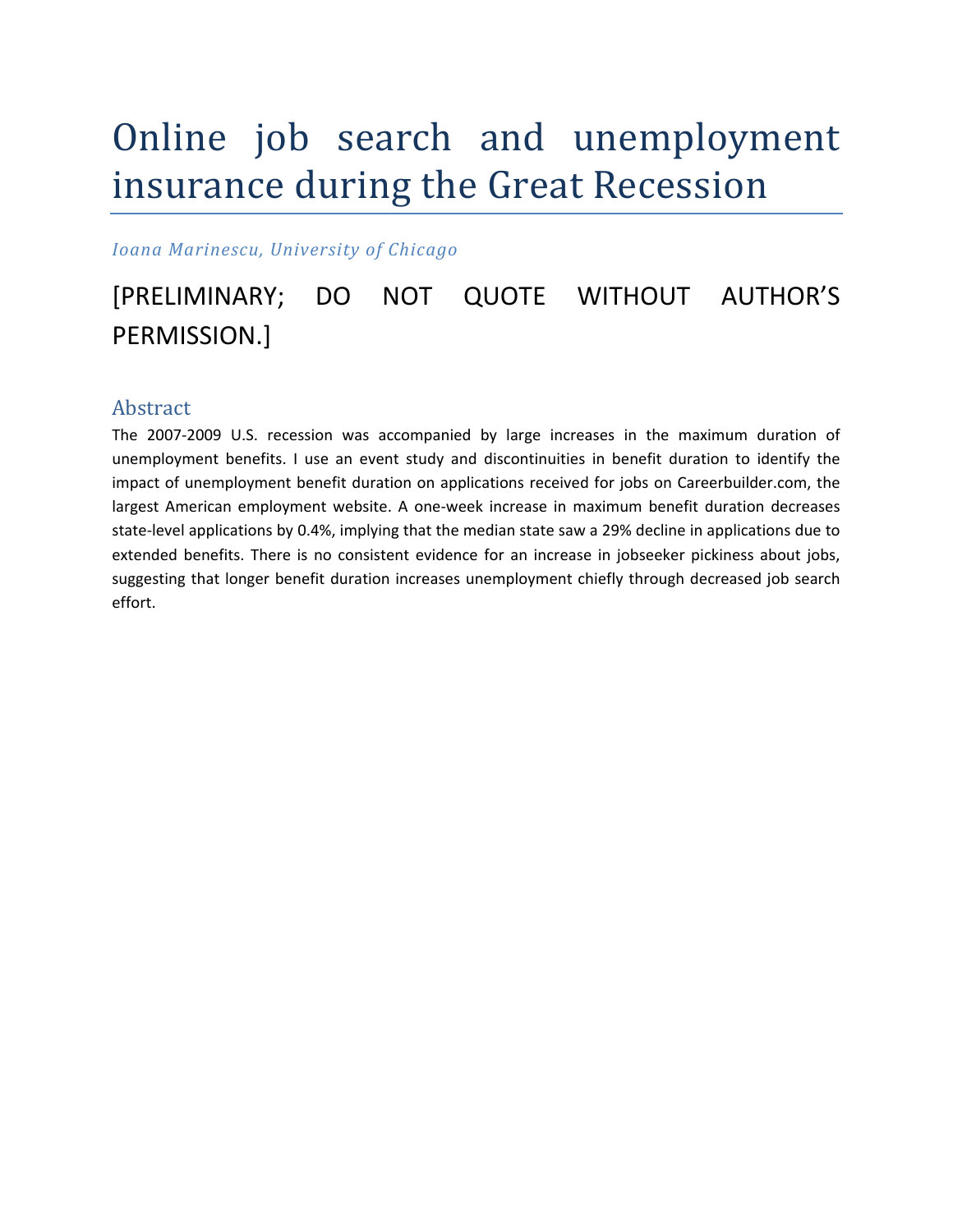# **1. Introduction**

The Great Recession (2007‐2009) in the US was accompanied by an increase in unemployment that significantly exceeded what could have been predicted on the basis of the drop‐off in job vacancies. In other terms, although job vacancies declined steeply, unemployment increased even more than what could have been expected on the basis of past data. Macroeconomists refer to this phenomenon as a shift in the Beveridge curve that relates job vacancies to unemployment. The reason for this shift in the Beveridge curve is not well understood. Some have proposed that mismatch has increased: the skills and location of jobseekers match less well the skills and locations of job vacancies. However, it seems that mismatch played a limited role in the increase in unemployment during the Great Recession (Sahin et al. 2011; R. Barnichon and Figura 2011). Another potential explanation is that the matching between the unemployed job seekers and job vacancies has become less efficient due to a decrease in employer recruiting intensity (Davis, Faberman, and Haltiwanger 2012) and possibly a decline in job search intensity on the worker side (comment by Steve Davis in KRUEGER et al. 2011).

The large extensions in unemployment benefit duration during the Great Recession may explain why job search intensity declined, contributing to the shift in the Beveridge curve. Theoretically, more generous unemployment benefits are predicted to decrease search effort and increase the reservation wage. Empirical evidence has shown that reservation wages are generally not affected by unemployment benefits (Card, Chetty, and Weber 2007; Krueger and Mueller 2011). Therefore, the impact of unemployment benefits on unemployment is likely explained by job search effort. While a large literature has documented the negative impact of unemployment benefits on job finding (Katz and Meyer 1990, Schmieder, Wachter, and Bender 2010), there is currently little investigation of the impact of unemployment benefits on a direct measure of job search effort. Krueger and Mueller (2010) are a recent exception. They examine the impact of unemployment benefits on time spent on job search activities using cross‐state variation in the generosity of unemployment benefits. While they do find that higher unemployment benefits decrease the time devoted to job search, their identification strategy is limited by omitted state-level covariates and endogeneity, since high unemployment states may choose to enact more generous benefits.

This paper investigates the impact of unemployment benefits on job search using plausibly exogenous variation in unemployment benefit duration during 2008‐2011. I measure search effort at the state‐ month level by the number of applications received for jobs on CarreerBuilder.com, the largest American employment website. Unemployment benefits recipients allocate the majority of their time to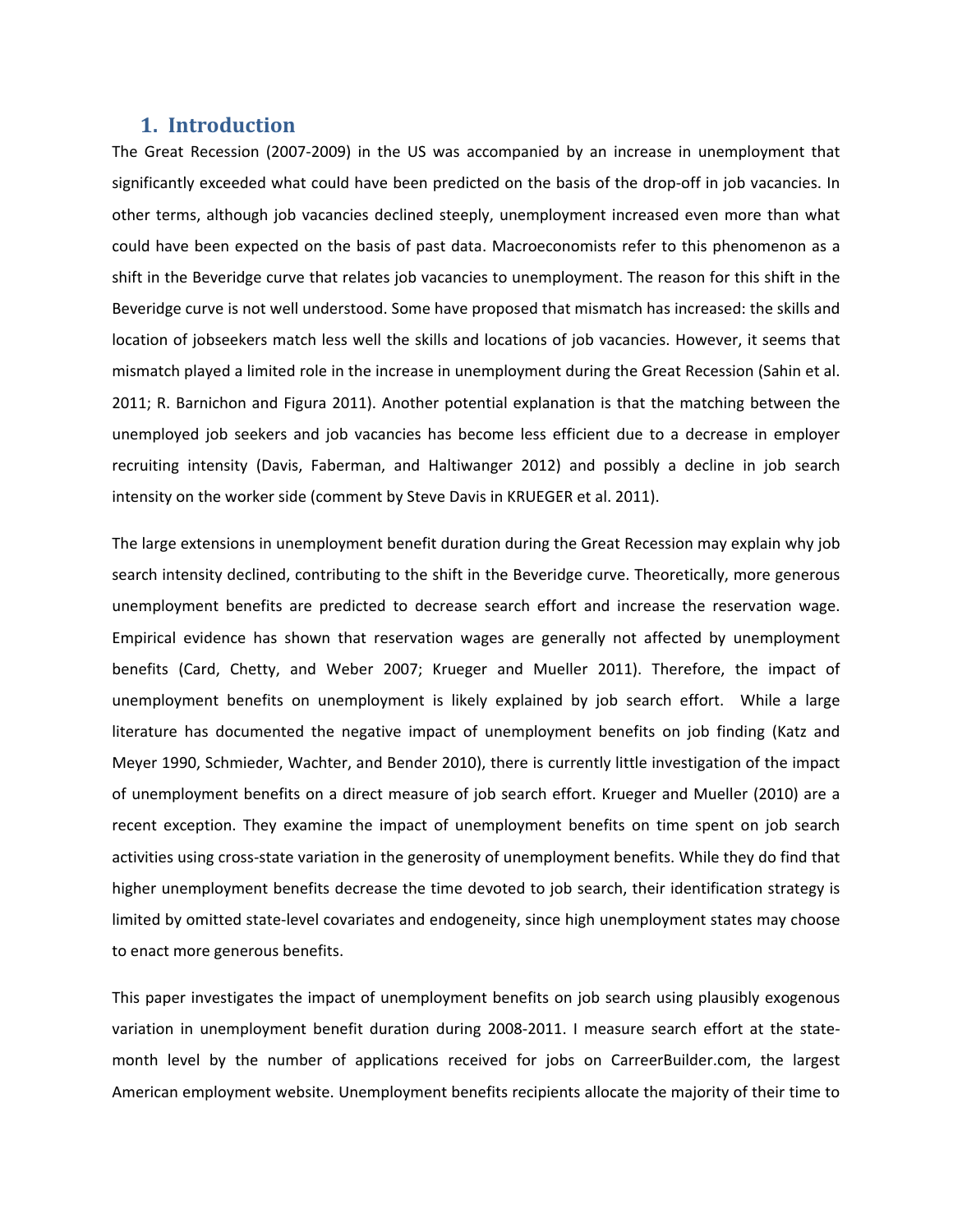browsing and answering job ads (Krueger and Mueller 2011), implying that applications on a job search website are a good measure of job search effort. To identify the impact of unemployment insurance on applications, I use variation in potential unemployment benefits duration (PBD) induced by the Emergency Unemployment Compensation 2008 (EUC) and extended benefits (EB). I start with an event study and show that state‐level job applications significantly decline in the first month of a benefit extension, and continue to decline for several months thereafter. I also investigate the impact of PBD on applications per job view, which is a measure of how picky workers are about jobs for a given level of search. I find no impact of benefit extensions on the number of applications per job view in the first few months following the extension. A second identification strategy uses the fact that benefit extensions (EUC and EB) depend, among other things, on state‐level unemployment rates reaching specific thresholds. I exploit this source of variation by using a fuzzy regression discontinuity design, as well as an extension to a panel specification. My preferred estimate indicates that a one‐week increase in unemployment benefits leads to a 0.4% decline in applications at the state level. This effect is large since it implies that the median benefit extensions between 2008 and 2009 (26 weeks to 99 weeks) led to a 29% decline in applications for the median state. These results are consistent with an increase in the maximum duration of unemployment benefits decreasing job search effort and having no consistent impact on jobseeker pickiness.

As mentioned above, there is a sparse and recent literature examining the impact of unemployment benefits on a direct measure of job search. Krueger and Mueller (2010) use cross-state variation to investigate the impact of benefit levels on time spent on job search. Krueger and Mueller (2011) show results that are consistent with a negative impact of unemployment benefit extensions on time spent on job search during the Great Recession. However, given that their data comes from a single state (New Jersey), the identification is based only on time variation. In comparison, this paper is able to identify the impact of unemployment insurance on job search by using data on multiple states that saw different extensions in benefits at different times. This paper is thus the first to my knowledge to credibly identify the impact of unemployment benefit duration on a direct measure of job search effort.

Second, this paper contributes to the literature on the impact of unemployment insurance on reservation wages. As mentioned above, this literature finds no impact of unemployment insurance on reservation wages. I find that an increase in unemployment benefit duration does not have a robust effect on applications per job view, suggesting that unemployment benefits not only fail to affect reservation wages, but also do not seem to affect workers' pickiness about non wage attributes.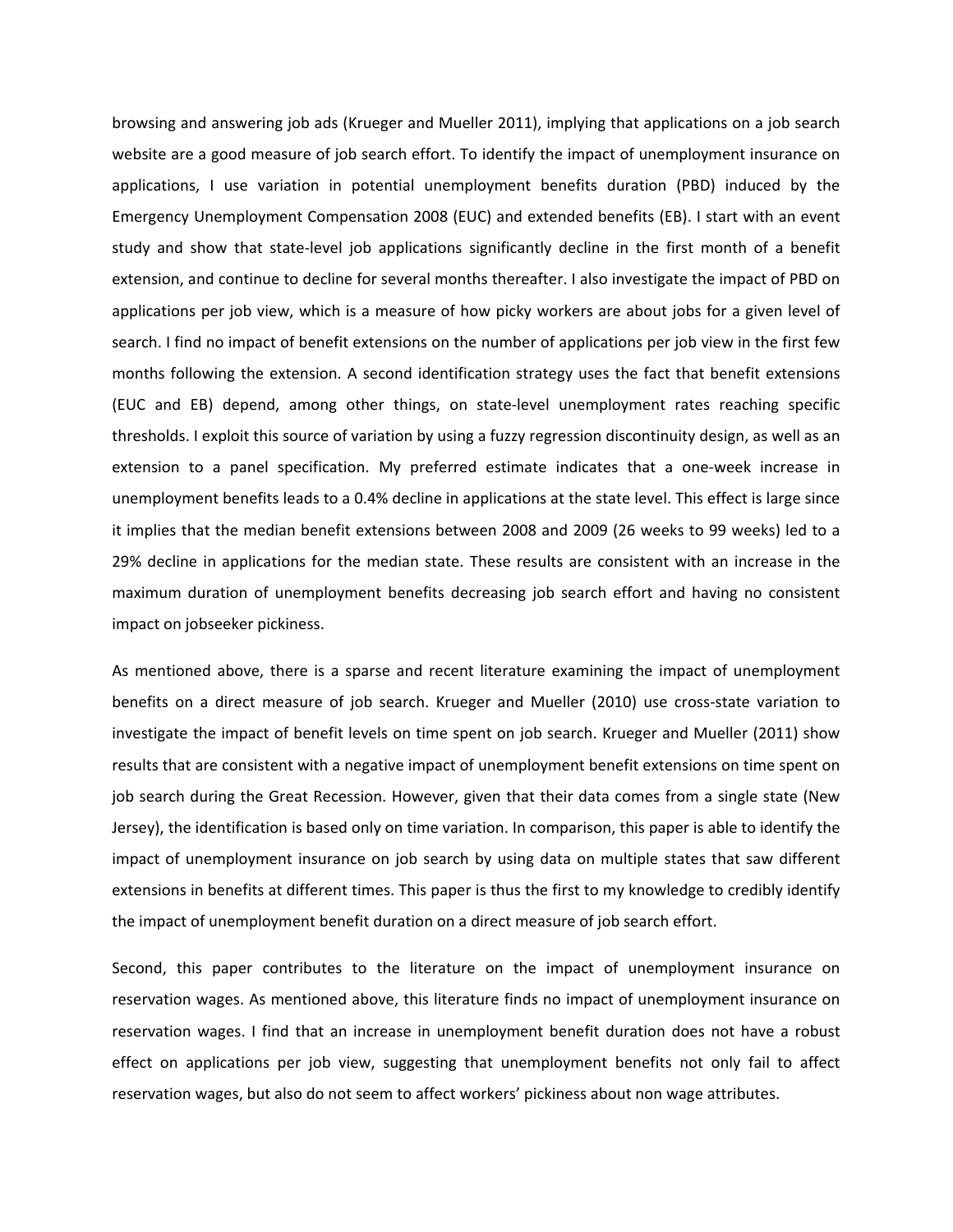Finally, this paper is also related to the literature on the impact of unemployment benefits on job finding. A recent working paper (Rothstein 2011) examines the impact of EUC 2008 and EB on job finding rates using the Current Population Survey and finds that extensions indeed significantly decrease job finding rates. My paper's innovation is to examine the impact of benefit extensions on job search effort directly, while also examining the supply of jobs, i.e. job vacancies. Using job applications as an outcome instead of job finding has important advantages. Indeed, the impact of benefit extensions on job search effort is direct while the impact on job finding is mediated by job search effort, reservation wages, and the state of the labor market. This direct relationship between unemployment benefits and job search allows me to focus on thresholds in unemployment rate that determine large changes in benefit duration, which strengthens my identification strategy.

The remainder of the paper is organized as follows. Section 2 discusses how unemployment benefit extensions were decided, describes the data and the identification strategy. Section 3 presents the key results. Section 4 discusses the results. Finally, Section 5 concludes.

# **2. Policy background and data**

# **Policy background**

The maximum unemployment benefit duration in the United States is 26 weeks by default. However, during times of high unemployment, this duration can be extended based on state-level determinants. The extended benefits (EB) program activates in a state under one of two conditions:

- if the state's 13-week average insured unemployment rate (IUR) in the most recent 13 weeks is at least 5.0 percent and at least 120 percent of the average of its 13-week IURs in the last 2 years for the same 13‐week calendar period; or
- *at state option*, if its current 13-week average IUR is at least 6.0 percent, and regardless of the experience in previous years. I will say that the **IUR option** is in place for the months when a state chose this option.

States have the option of electing an alternative trigger authorized by the Unemployment Compensation Amendments of 1992 (Public Law 102‐318). I will say that the **TUR option** is in place for the months when a state chose this option. This trigger is based on a 3-month average total unemployment rate (TUR) using seasonally adjusted data: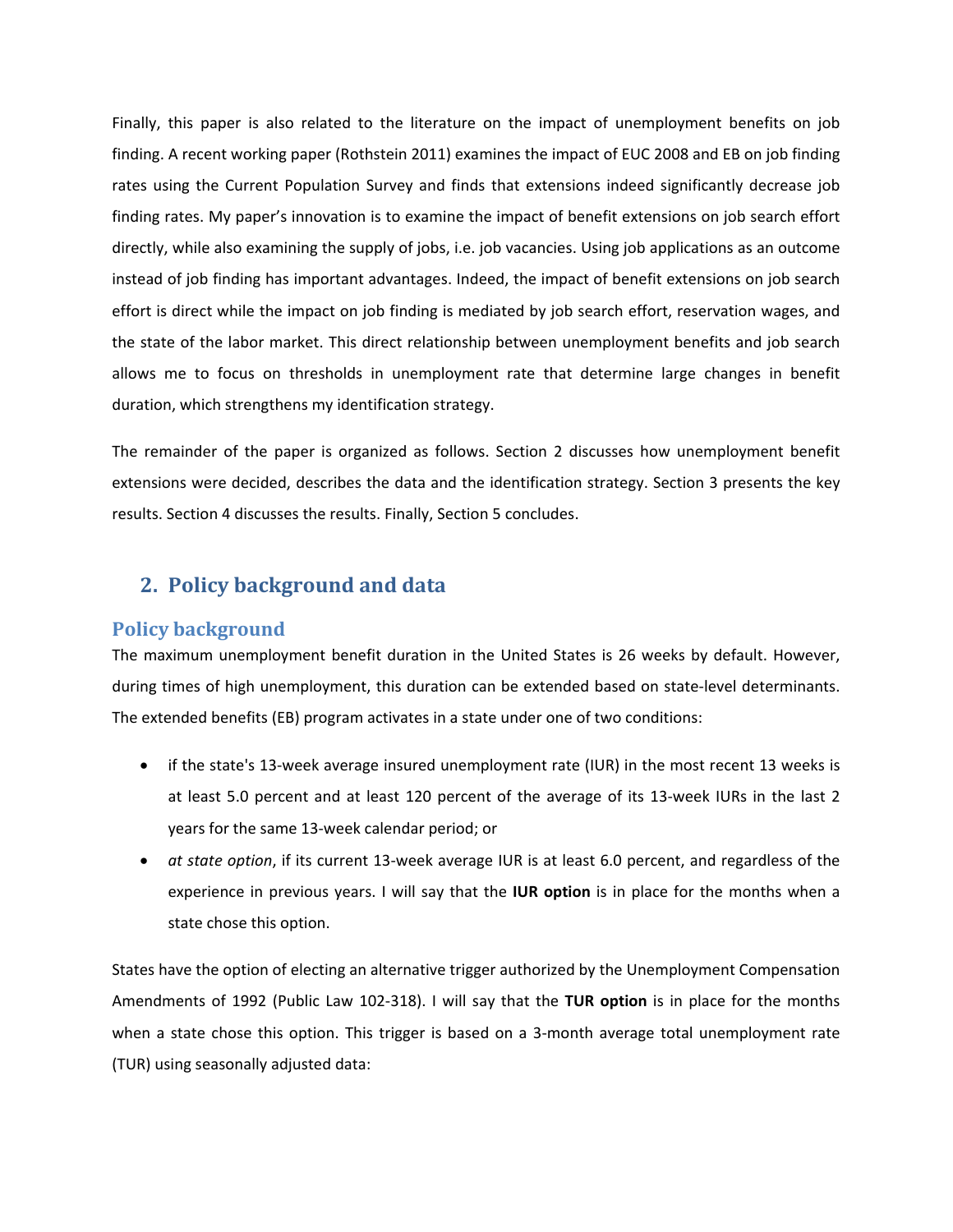- If this TUR average exceeds 6.5 percent and is at least 110 percent of the same measure in either of the prior 2 years, a State can offer 13 weeks of EB.
- If the average TUR exceeds 8 percent and meets the same 110-percent test, 20 weeks of EB can be offered.

Normally, extended benefits are financed 50% by states and 50% by the federal government. Under the American Recovery and Reinvestment Act of 2009 (ARRA) passed on Feb. 17, 2009, the benefits are financed entirely by the federal government. This provided many states with an incentive to choose the TUR option (the IUR option is mostly irrelevant because few states reach 6% IUR without already having EB under the regular IUR condition). Federal funding of EB is currently set to expire on December 31, 2012.

The Tax Relief, Unemployment Insurance Reauthorization, and Job Creation Act of 2010 (P.L. 111‐312, passed on Dec. 16 2010 and signed on Dec. 17, 2010) temporarily changed the look‐back timeframe to three years, as unemployment indicators in most states have been consistently high for the past two years and would have resulted in many states being unable to meet the 120% IUR or 110% TUR conditions. This three‐year look‐back exception is set to end on December 31, 2011.

As of January 2011, Arkansas, Iowa, Louisiana, Maryland, Mississippi, Montana, Oklahoma, Utah, and Wyoming could qualify for extended benefits under TUR but chose not to use that option. Legislators in these states were afraid of adopting extended benefits under TUR since 100% federal funding would eventually expire, and if they kept the TUR trigger on their books the states would have to match federal funding 50/50. This would likely require a tax hike on businesses in order to replenish depleted state unemployment trust funds. Many politicians also believed that existing state benefits were sufficient, and did not want to spend federal tax dollars on extended benefits that would reduce incentives for unemployed workers to find a job $^1$ .

Another reason why unemployment benefits were extended during the Great Recession is the federal Emergency Unemployment Compensation (EUC) 2008. EUC08 is an emergency federal benefits program that is payable to individuals who have exhausted all rights to regular compensation with respect to a

 $1$  Another concern was that although the federal government paid for 100% of normal extended benefits claims, state governments would be responsible for paying extended benefits to state and local government employees who had been laid off.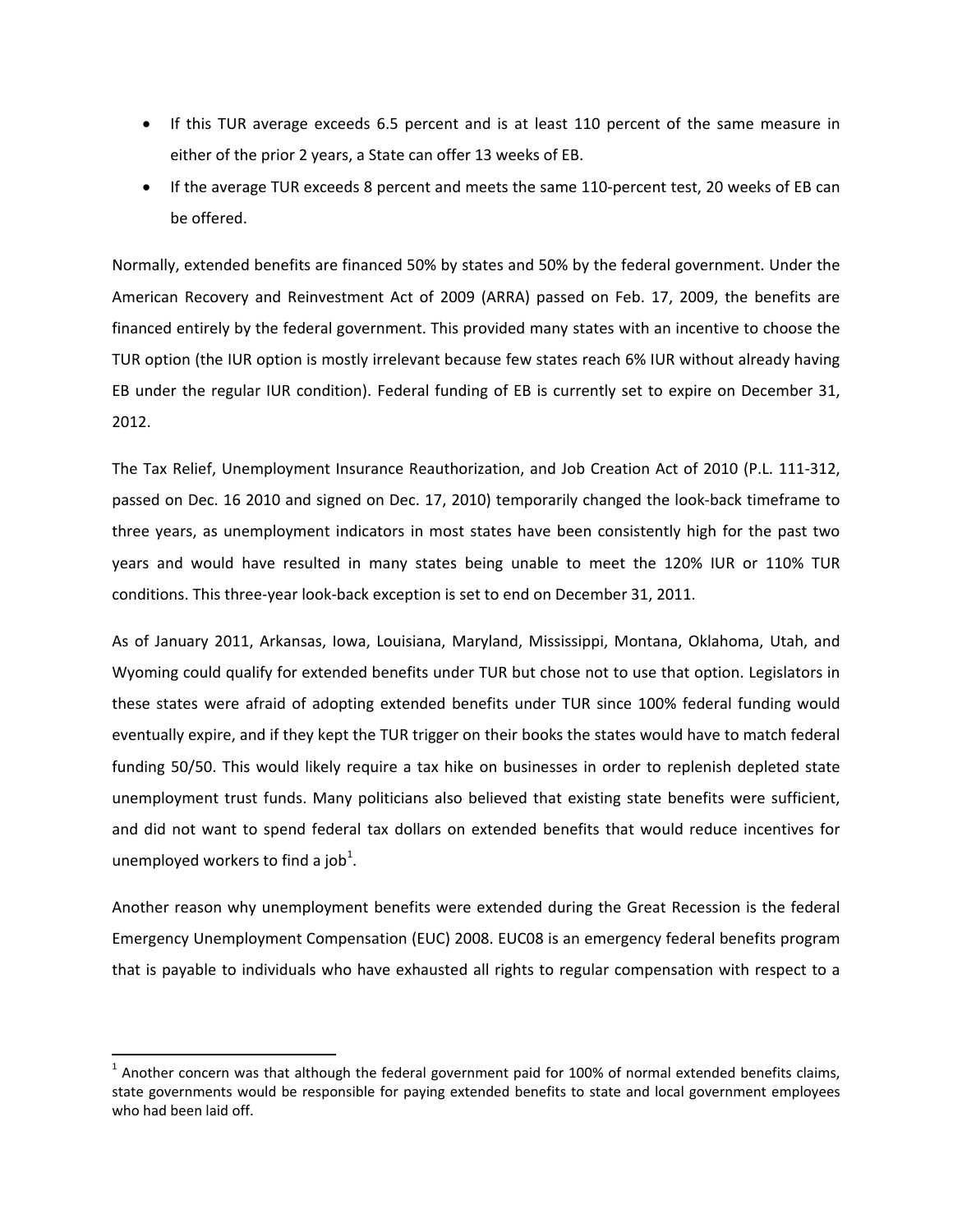benefit year that ended on or after May 1, 2007. Typically, EUC benefits come into play before EB benefits.

- The EUC08 program, signed into law on June 30, 2008, provides up to 13 weeks of 100 percent federally‐financed compensation to eligible individuals in all states. Public Law (P.L.) 110‐449 expanded the EUC08 program on November 21, 2008 to provide up to 20 weeks of 100 percent federally‐funded unemployment compensation to eligible individuals in all states. This constitutes tier 1 or EUC1.
- Tier 2 of EUC (EUC2) was created by Public Law (P.L.) 110‐449. It provides 13 weeks of benefits to eligible individuals in states where TUR (defined as for EB) is above 6% or IUR (defined as for EB) is above 4%.
- Public Law No. 111-92, enacted on November 6, 2009, expanded the EUC08 program, in the following ways:
	- o It increased the maximum EUC2 entitlement from 13 weeks to 14 weeks of benefits in all states, and this Tier is no longer triggered on by a state reaching a specified rate of unemployment;
	- o It created EUC3 providing up to 13 additional weeks of benefits in states with IUR above 4 percent or TUR above 6 percent;
	- o It created EUC4 providing up to 6 additional weeks of benefits in states with IUR above 6 percent or TUR above 8.5 percent.

Just as in the case of EB, the TUR conditions are much more likely to be satisfied than the IUR conditions. For example, EUC2 and EUC3 require that TUR be above 6% or IUR above 4%. In my sample, when TUR is above 6%, IUR is above 4% in 97% of the cases. On the other hand, when IUR is below 4%, TUR is nonetheless above 6% in 54% of the cases.

This overview of the policies suggests that one can use sharp changes in benefit duration at 6.5% and 8% TUR (for EB) and 6% and 8.5% TUR (for EUC) to identify the impact of benefit duration on applications. I will discuss below how I make use of these in practice.

# **Data**

The data on applications and job vacancies comes from proprietary data provided to me by CareerBuilder.com. Job vacancies are the total number of job ads posted in a given state during a given month. The data spans September 2007 to July 2011. An application is defined as a person clicking on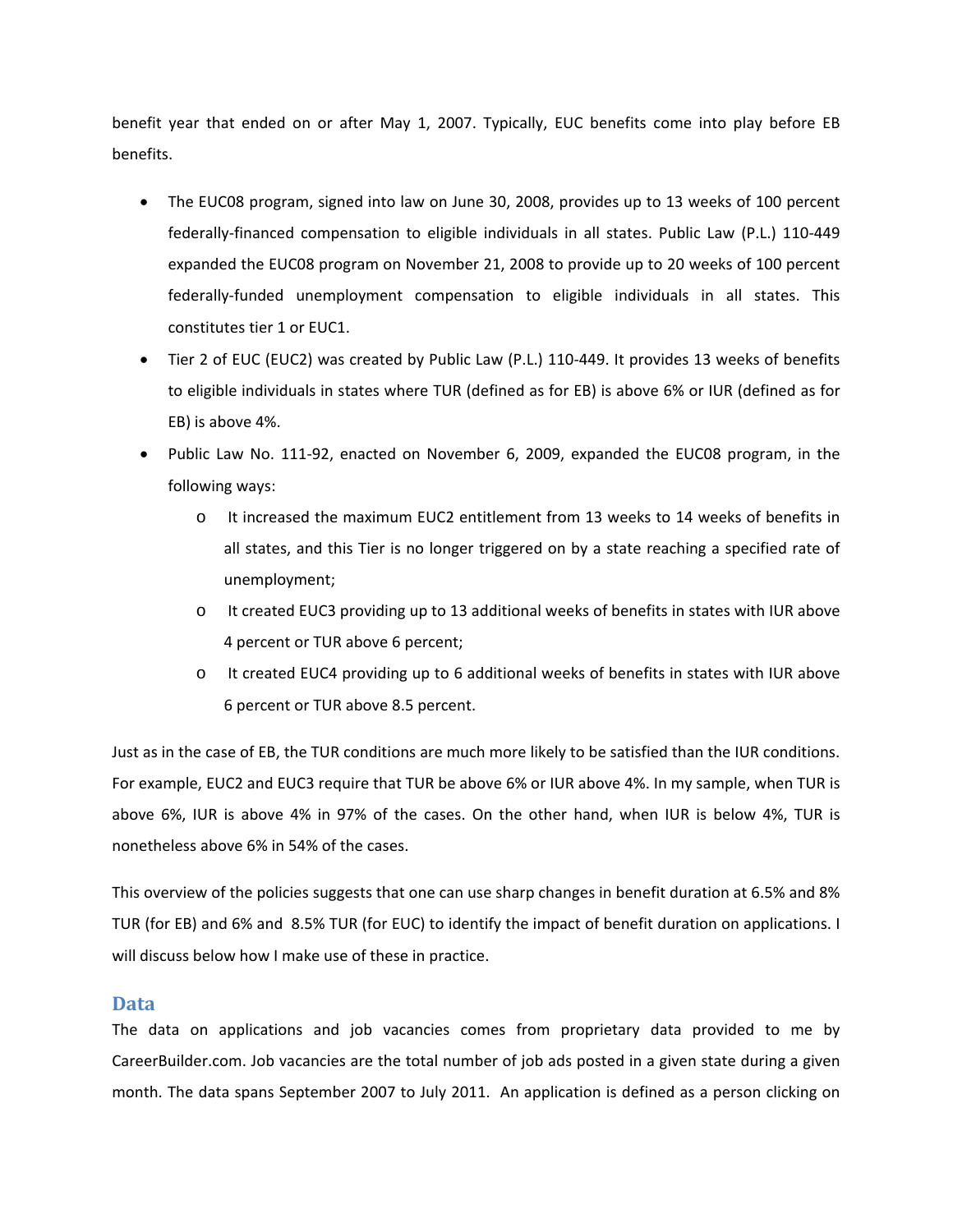the "Apply Now" button in a job ad. Applications are the number of applications received by all jobs in a given state and month. These applications can therefore partially come from out-of-state jobseekers. However, jobseekers overwhelmingly apply in state, so in first approximation we can consider the applications to come from jobseekers in the state where the job is posted. Additionally, when an individual state experiences an increase in benefit duration, there is no strong reason to expect that applications from out of state will also decline. One should also note that the recorded applications are not coming from unemployment benefit recipients only. According to CarrerBuilder's applicant survey, about half of the applicants are employed<sup>2</sup>. As such, applications measure job search effort for individuals in a given state, whether or not they are employed. Employed individuals may also react to increases in the duration of unemployment benefits by searching less; this would particularly apply to employed individuals who engage in job search because they think they may lose their job soon. However, since the end of unemployment benefits is further away for a currently employed worker who envisions becoming unemployed than for a currently unemployed worker, discounting predicts that the impact of benefit duration on employed workers' search effort should be lower (see Card, Chetty and Weber, 2007, for a discussion of the role of discounting in estimating the impact of benefit duration on unemployment duration). Therefore, the estimated impact of unemployment benefits on applications is a lower bound on the impact of unemployment benefits on the job search effort of unemployed workers. This estimate is interesting in its own right because it constitutes a measure of the impact of unemployment benefits on overall labor market tightness at the state level.

I use data from the Department of Labor EB and EUC trigger notices to determine how many weeks of extended benefits are effectively available for each state and week. I refer to these weeks of benefit as "maximum weeks of UI" or PBD, which stands for potential benefit duration. Indeed, not all jobseekers are eligible for the maximum weeks of UI, and additionally, even those who are eligible do not have to use up all of these weeks of benefits. This data also contains the TUR, IUR and applicable look‐back criteria. This allows me to determine when the conditions for each extension are realized. Since this data is at weekly frequency, I take the monthly average of the maximum weeks of benefit, IUR and TUR to merge it with the monthly data on applications and vacancies.

Finally, data on the total number of unemployed people by state and month comes from the Bureau of Labor Statistics.

 $2$  This statistic is interesting but cannot be taken at face value since it is based on the selected sample of those applicants who were willing to answer the survey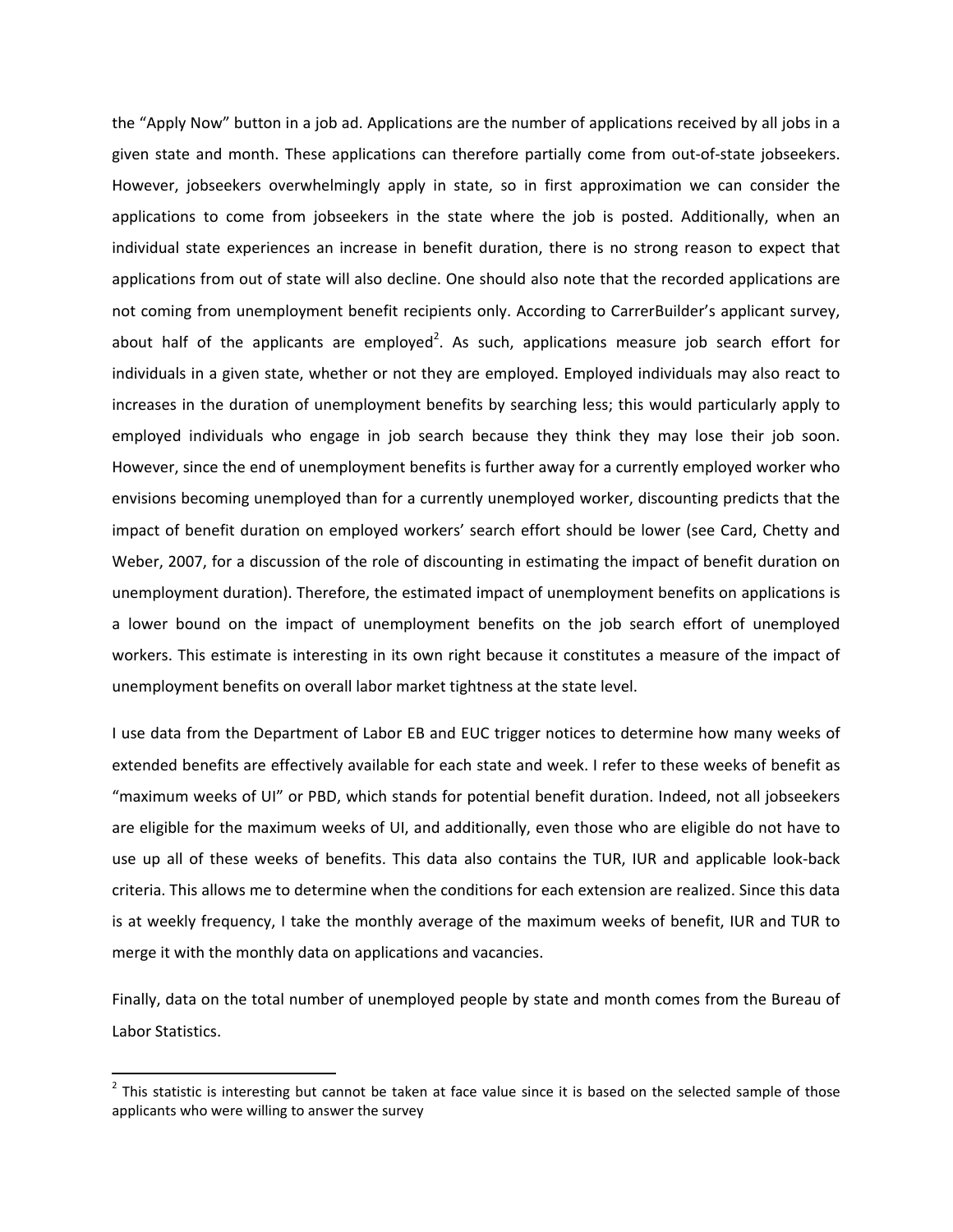Table 1 shows summary statistics for key variables. Notice in particular the large number of applications per state. The number of applications is about twice as high as the number of unemployed individuals, and about 30 times as high as vacancies, implying that each vacancy receives about 30 applications on average. Other statistics on the unemployment rate are familiar. Figure 1 shows the evolution of the unemployment rate, job vacancies (from Job Openings and Labor Turnover Survey) and maximum weeks of benefits at the national level. From September 2007 to July 2009, vacancies plummet, unemployment increases and at the same time the maximum weeks of benefits also increase. Subsequently, vacancies start increasing again, but unemployment barely decreases and maximum weeks of benefit continue to increase until December 2009. This graph makes it clear that maximum weeks of benefit and unemployment are positively correlated. However, given the regulations, there is a mechanical positive correlation between unemployment and maximum weeks of benefits. The next section discusses how we can identify the causal impact of maximum weeks of unemployment benefits on job applications using an event study.

# **3. Event study**

#### **Methodology**

I identify for each state the largest increase in maximum benefit duration that is not due to a regime change (i.e. does not occur in the first month where a new benefit schedule is in place, such as December 2008) nor to a temporary lapse in EUC. During my sample period, there were two lapses in extended benefits due to legislators struggling to reach an agreement to further extend federal funding of the benefits. These two lapses were in April to July 2010 and in November‐December 2010. Ultimately, any benefits lost from these lapses were reinstated once the legislative agreement was reached. I excluded EUC lapses because there seems to be little reaction of job applications to these EUC lapses (results not shown): presumably, jobseekers were expecting these EUC lapses to be temporary indeed. As for the exclusion of regime changes, it is to allow for benefit duration increases to occur at different times for different states.

Because the data on applications is at the monthly level while the maximum benefit duration is defined weekly, the largest increase in benefit duration defined as above will typically occur over three months, with the first month having the lower potential benefit duration (PBD), the second month having a mix of lower and higher PBD, and the third month having the higher PBD. Therefore, I look for the largest increase in benefit duration relative to two months prior, and not one month prior. Finally, for each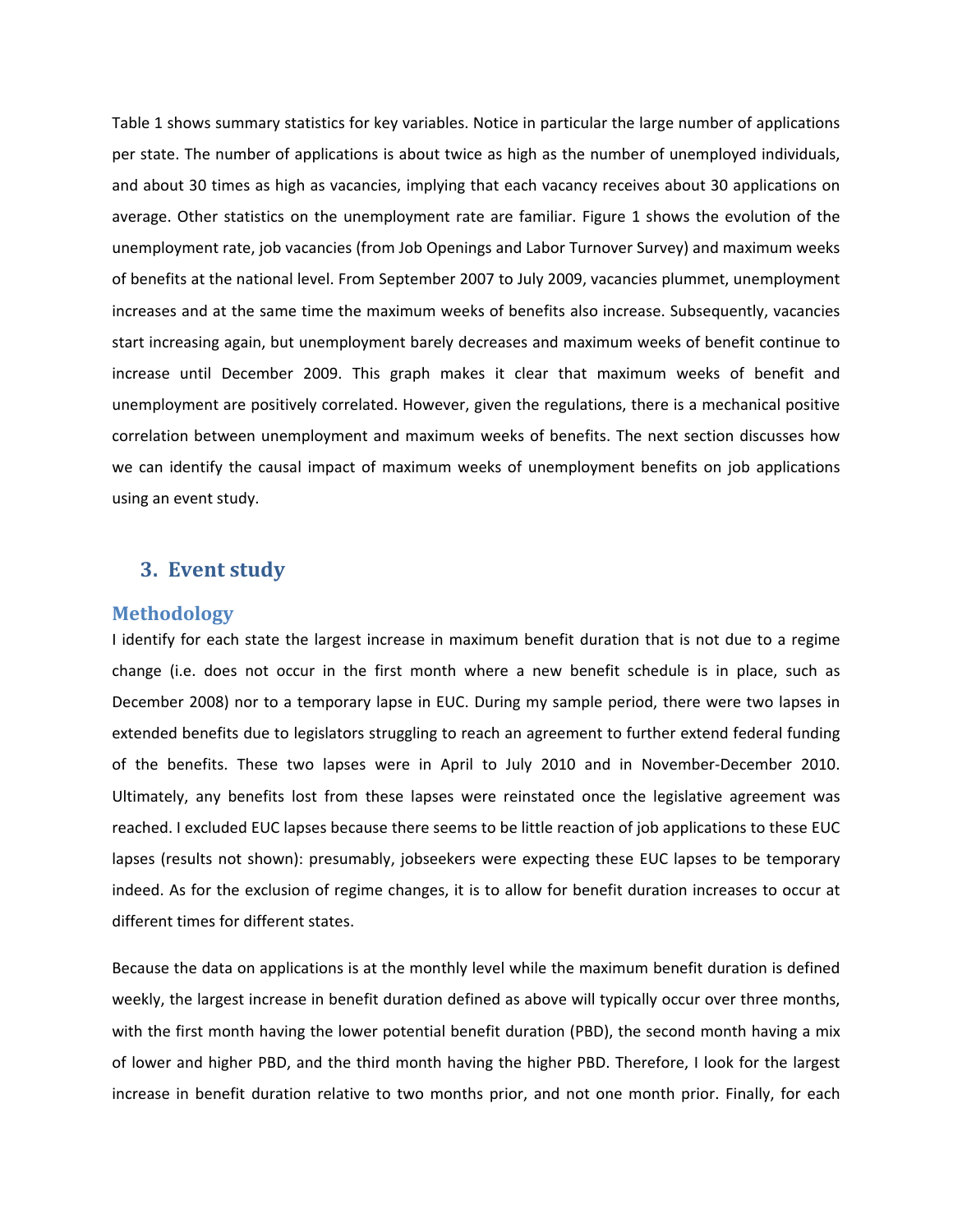state, I only keep observations around the largest increase in PBD that do not involve any further change in PBD: as a result of this restriction, benefit duration is constant during the months prior to the largest PBD increase<sup>3</sup>, and also constant during the months after the largest PBD increase. I then use the following specification to estimate the impact of the largest increase in benefit duration on various outcomes:

$$
y_{st} = \sum_{i=-8}^{7} \beta_i D_{ist} + q_t + \delta_t + \gamma_s + \epsilon_{st}
$$

where  $y_{st}$  is the outcome of interest in state s and month t.  $D_{ist}$  is a dummy equal to 1 in month i relative to the largest increase in the maximum weeks of benefits in a given state, where  $i=0$  is the first month when the higher PBD is available during all weeks of the month. The dummy for month  $i = -2$  is the omitted category.  $q_t$  is a quarter fixed effect to capture seasonality.  $\delta_t$  is a year fixed effect and  $\gamma_s$  is a state fixed effect. I cluster standard errors at the state level.

This event study specification identifies the impact of maximum weeks of benefit on outcomes using within state variation in benefits, and the specific timing of the PBD increase. The key identification assumption is that there is no other variable that evolves according to the same monthly timing as PBD and affects the outcomes of interest. This assumption is made more likely by the fact that these PBD increases occur at different times in different states and are mostly driven by states crossing thresholds in the state unemployment rate that qualify them for additional weeks of benefits<sup>4</sup>.

#### **Results**

Figure 2 shows the impact of the largest increase in maximum weeks of UI (as defined above) on log applications. While there is no significant trend in applications prior to the increase in benefit duration (in 5 out of 7 months, the level of applications is not statistically significantly different from the baseline period), there is a significant drop in applications during the first month (month 0) after the increase in benefit duration. Given that the average increase in benefit duration is 15 weeks, the estimated effect implies that a 1 week increase in maximum benefit duration leads to a 0.4% decline in applications. This in turn implies that the median state saw a 31% decline in applications due to benefit extensions during the Great Recession (+73 weeks). Applications continue to decline after the first period post benefit increase, and the impact in the third month (month 2) is significantly higher than the impact in the first

<sup>&</sup>lt;sup>3</sup> Months that contain a mix of lower and higher PBD are excluded.<br><sup>4</sup> In a minority of states (20%), the largest increase is due to the state adopting the TUR option.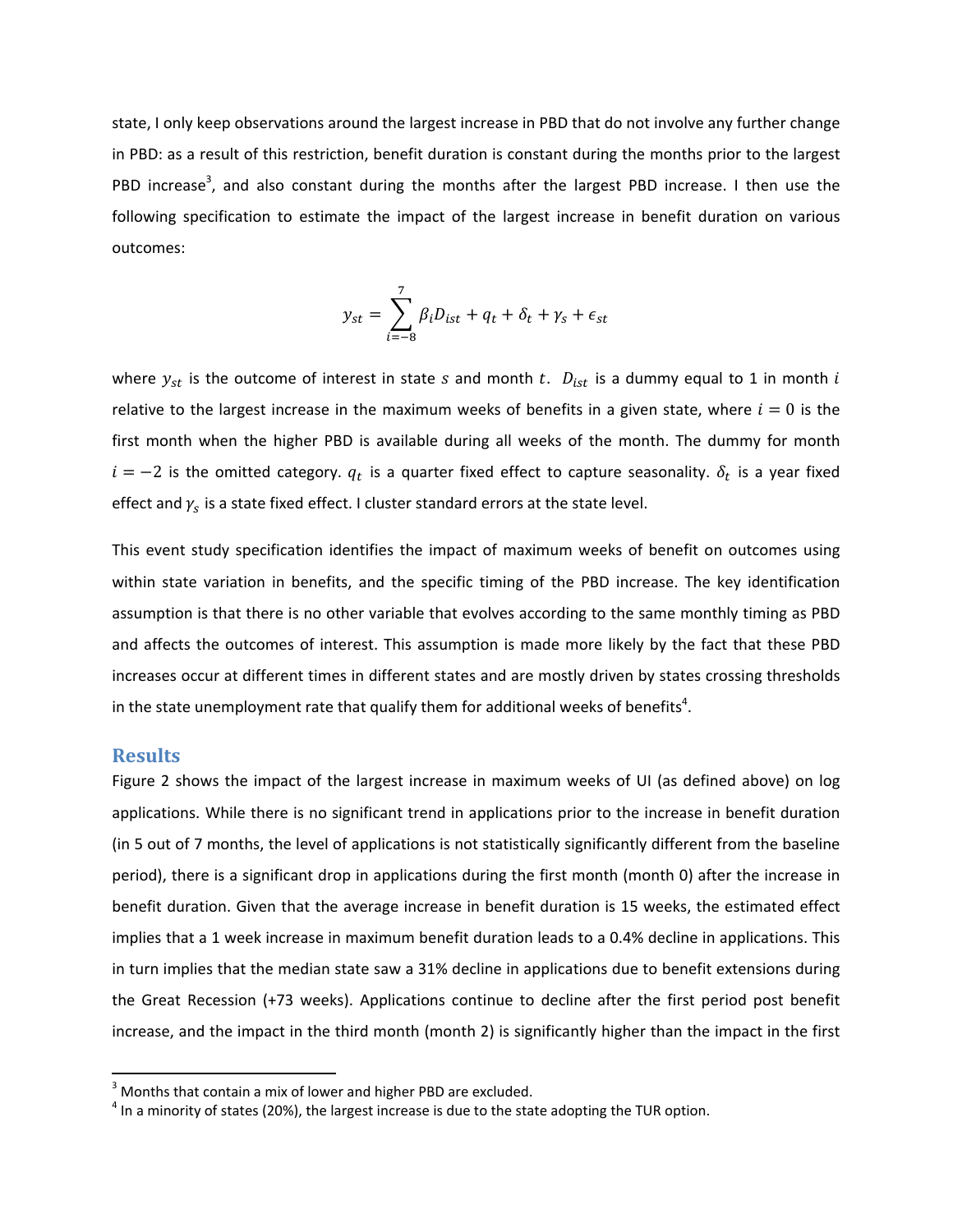month, implying that a 1 week increase in maximum benefit duration leads to a 1% decline in applications. This decline in applications after the PBD increase is not due to sample selection: indeed, if we restrict the sample to states that are present in month 2 (23 states), the impact in month 2 is still significantly larger than the impact in month 0. It is likely that the decline in applications happens gradually because some jobseekers realize that PBD has increased earlier than others.

One concern with these results is that a change in other key variables may be driving the results. In particular, if there are fewer job vacancies, this could explain why job applications decline. In Figure 3, I plot the event study for state‐level log vacancies. The plot shows that there is no significant trend in job vacancies around the largest increase in PBD. This is an important result since it implies that the significant decline in job applications cannot be explained by a decline in job availability.

Another variable that could be responsible for a spurious negative impact of PBD on applications is unemployment. Indeed, if there are fewer unemployed people, then all other things equal, we expect a decrease in the number of applications. I plot the path of the three-months average total unemployment rate (TUR) around the largest increase in PBD (Figure 4). TUR does not decrease but rather significantly increases around the PBD extension. This is inconsistent with the decline in applications being driven by a decline in the number of jobseekers, and suggests that benefit extensions may have increased unemployment, a topic I further explore in another paper (Marinescu and Rathelot 2012). Since the number of unemployed people increases and job vacancies do not budge around the PBD increase, the fact that applications decline strongly suggests that PBD has a negative impact on job search effort.

But to what extent can the decline in job applications be interpreted as a reduction in job search effort? An alternative interpretation is that jobseekers send fewer applications because their reservation wage or other demands have increased, making fewer jobs suitable for application. To test this alternative interpretation, I use data on the number of times that a job vacancy snippet was viewed as part of a listing that comes out after a job search query. By adding up these job views for all jobs in a state, I get an alternative estimate of how hard jobseekers were looking for jobs. I also look at log applications per view, which is a measure of how picky jobseekers are. Figure 5 shows that job views declined after the largest increase in PBD and overall followed a similar pattern to job applications. By contrast, applications per view are flat around the largest increase in PBD (Figure 6): there is no significant decline in applications per view in the first 4 months after the largest increase in PBD. There is some evidence for a significant decline 5 months out and beyond, but these estimates are based on a small number of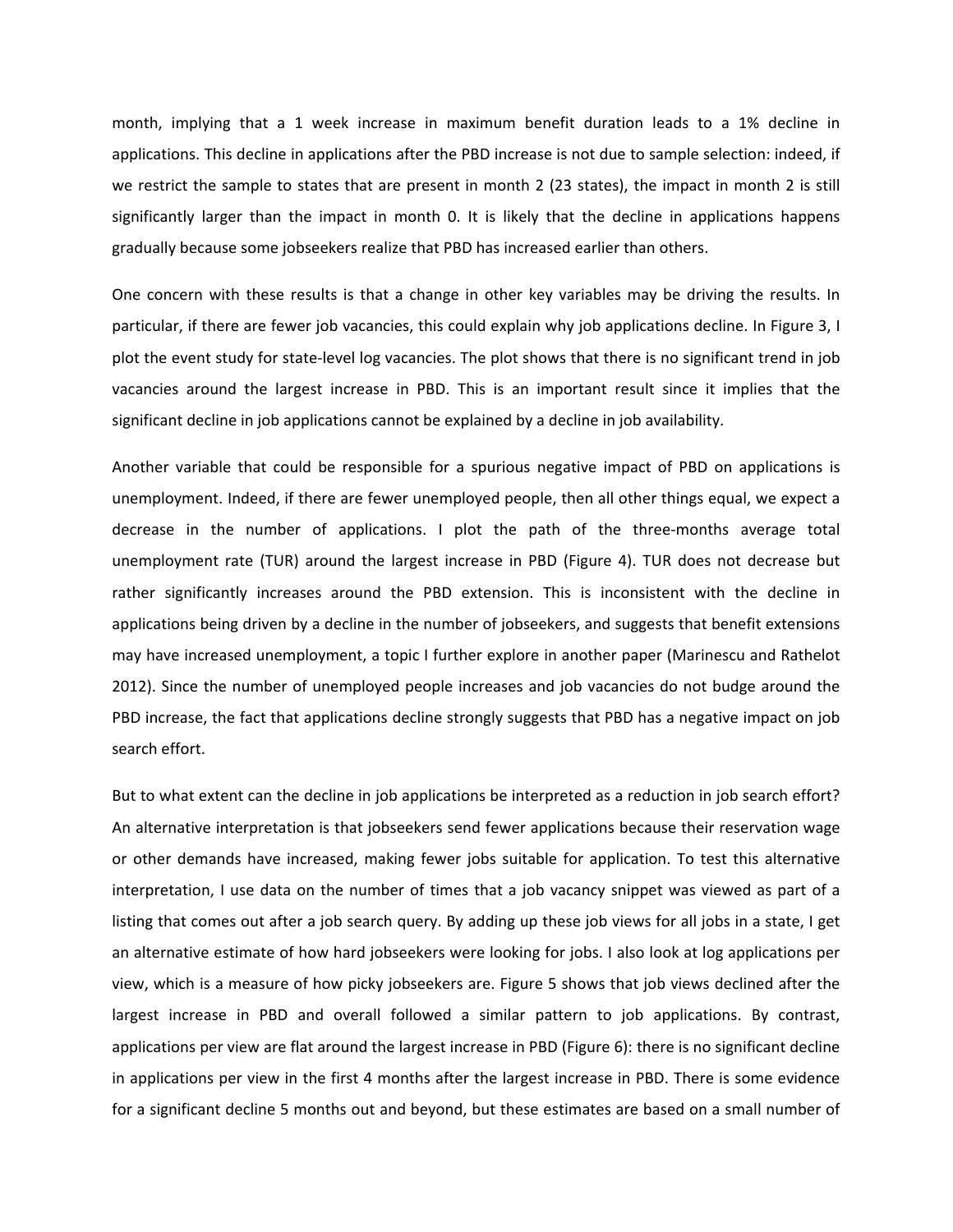states (13 states or fewer, versus 51 states in the first month after the PBD increase) and are therefore less representative. This suggests that increasing PBD has a negative impact on job search effort as measured by applications or job views, but doesn't have a robust impact on job seeker pickiness<sup>5</sup>. This result is consistent with the lack of evidence for an impact of PBD on the reservation wage found in previous literature (e.g. Card, Chetty, and Weber 2007; Krueger and Mueller 2011). At the same time, this result brings new light to the literature. Indeed, even if the reservation wage does not react to an increase in PBD, jobseekers could become pickier about other job characteristics besides the wage. My results are inconsistent with the idea that PBD increases jobseeker selectivity on non‐wage job characteristics. Instead, my results suggest that an increase in PBD really chiefly affects job search effort with no significant impact on jobseeker selectivity on either wage *or* non wage job attributes.

Using the event study methodology, I have shown that an increase in PBD has a large, significant and negative impact on job applications. Since there is no robust impact of PBD on applications per job view, I conclude that the key channel through which an increase in PBD affects unemployment duration is a decrease in job search effort. In the next section, I use an alternative identification strategy relying on sharp changes in PBD when a state crosses certain TUR thresholds.

# **4. Fuzzy regression discontinuity and extensions**

# **Methodology**

My second identification strategy is a fuzzy regression discontinuity design. As explained above, crossing a threshold in the total unemployment rate (TUR) is much more likely to actually lead to an increase in benefit than crossing a threshold in the insured unemployment rate (IUR). I therefore focus on TUR thresholds. Among all the TUR thresholds, the one at 6% TUR for EUC is the best candidate for a regression discontinuity design. This is because it applies to all states, and, around 6% TUR, states would typically not have extended benefits (EB). Indeed, TUR must be above 6.5% in the states with a TUR option for EB to be turned on. By contrast, for 8.5% TUR, which is the other threshold for EUC, some states would have EB, which would considerably complicate the use of a fuzzy regression discontinuity design.

Figure 7 plots PBD as a function of the unemployment rate (TUR). This is for December 2008 to October 2009, and using week by state data. The chosen period corresponds to a given PBD schedule as a

 $<sup>5</sup>$  Using the fuzzy regression discontinuity design discussed in the next section, I also find small and statistically</sup> insignificant estimates.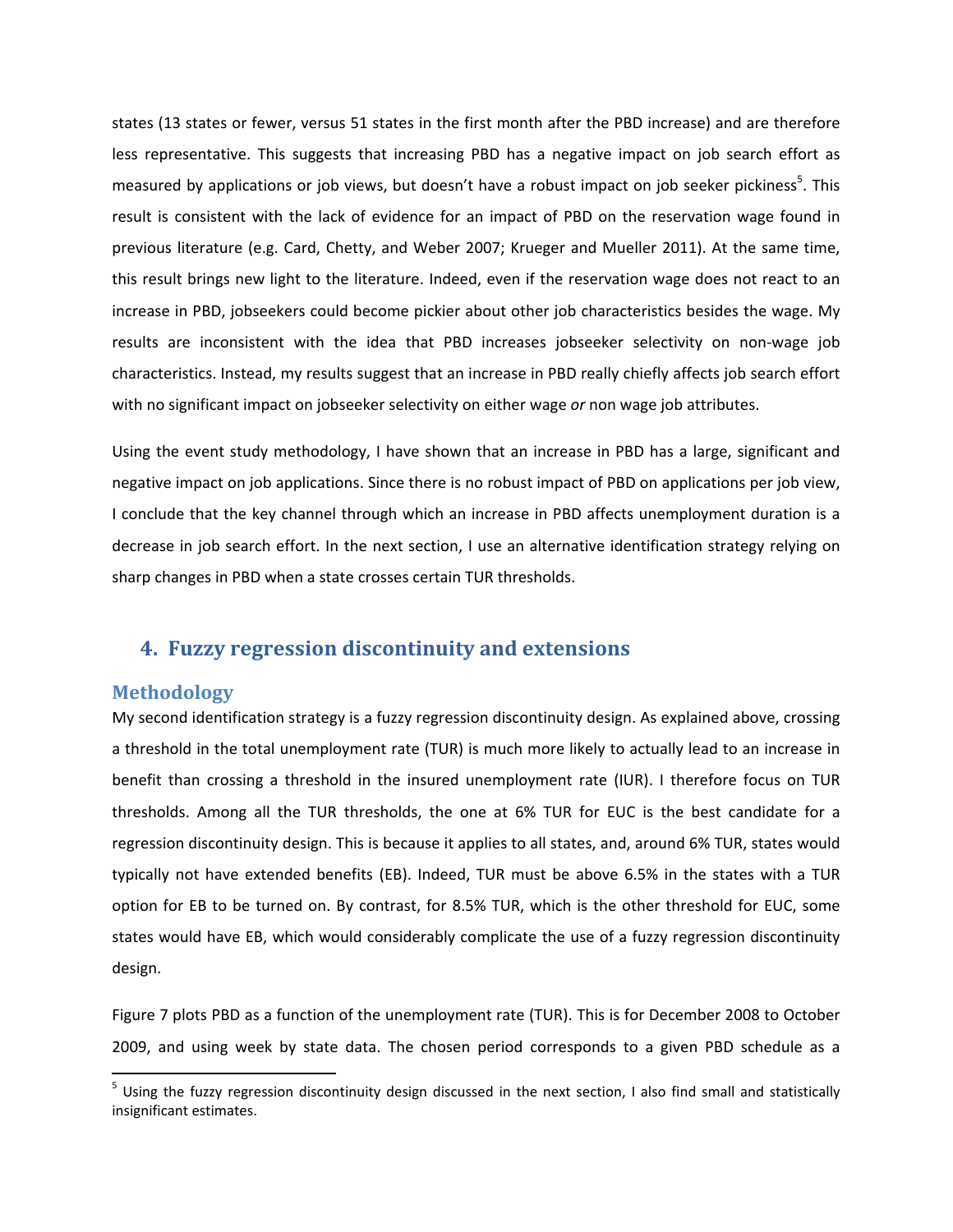function of TUR. Prior to December 2008, EUC did not depend on TUR, and after October 2009, benefits increased at all TUR values. Additionally, after October 2009, there were very few states with TUR just below 6%, making that latter period unsuitable for a regression discontinuity design. If we focus on 1 percentage point around 6% TUR, i.e. 5.5% TUR to 6.4% TUR, we can see that there is no clean discontinuity in weeks of benefits (Figure 7). This is because some states are eligible for EB or EUC under IUR conditions, which means that PBD can be at a higher level even when TUR is below 6%. Additionally, even when TUR is above 6%, some states have the lower PBD level because there is usually a delay between when a state crosses the threshold and when benefits become available. In order to be able to apply a fuzzy regression discontinuity design, I drop state‐week observations where any EB is available. I also drop state‐week observations where TUR is below 6% and the IUR condition for EUC is satisfied. This leaves me with the diamond dots in Figure 7: these dots will be used for a fuzzy regression discontinuity design. The discontinuity is fuzzy because some states have more than 6% TUR yet their PBD may not have increased due to delays in implementation.

The points selected for the fuzzy regression discontinuity design are therefore state-week observations where TUR is between 5.5% and 6.4%, but with some exclusions as described above. The excluded observations represent only 20% of observations below 6% TUR and only 11% of observations above 6% TUR, or a total of 15% of observations within that TUR interval. Substantively, what these exclusions do is drop state‐week observations where IUR is unusually high compared to TUR. Assessing to what extent this sample restriction may affect the external validity of results from the fuzzy regression discontinuity is difficult. However, given that the there are very few observations dropped, it is to be hoped that any resulting bias is small.

Figure 8 plots the distribution of the unemployment rate (TUR), i.e. the forcing variable, in the sample selected for the fuzzy regression discontinuity design. There is no evidence for states manipulating TUR to qualify for extended benefits.

If I had weekly data on the outcomes of interest, I would estimate the following instrumental variables regression:

$$
y_{sw} = \beta b_{sw} + \alpha' X_{sw} + \delta_t + \gamma_s + \epsilon_{sw}
$$

where  $y_{sw}$  is the outcome of interest in state s and week w,  $b_{sw}$  is the PBD in weeks,  $X_{sw}$  is a vector of controls that can include TUR and log job vacancies,  $\delta_t$  is a year fixed effect and  $\gamma_s$  is a state fixed effect, and  $\epsilon_{sw}$  is the error term. Given that this is a fuzzy regression discontinuity design,  $b_{sw}$  is instrumented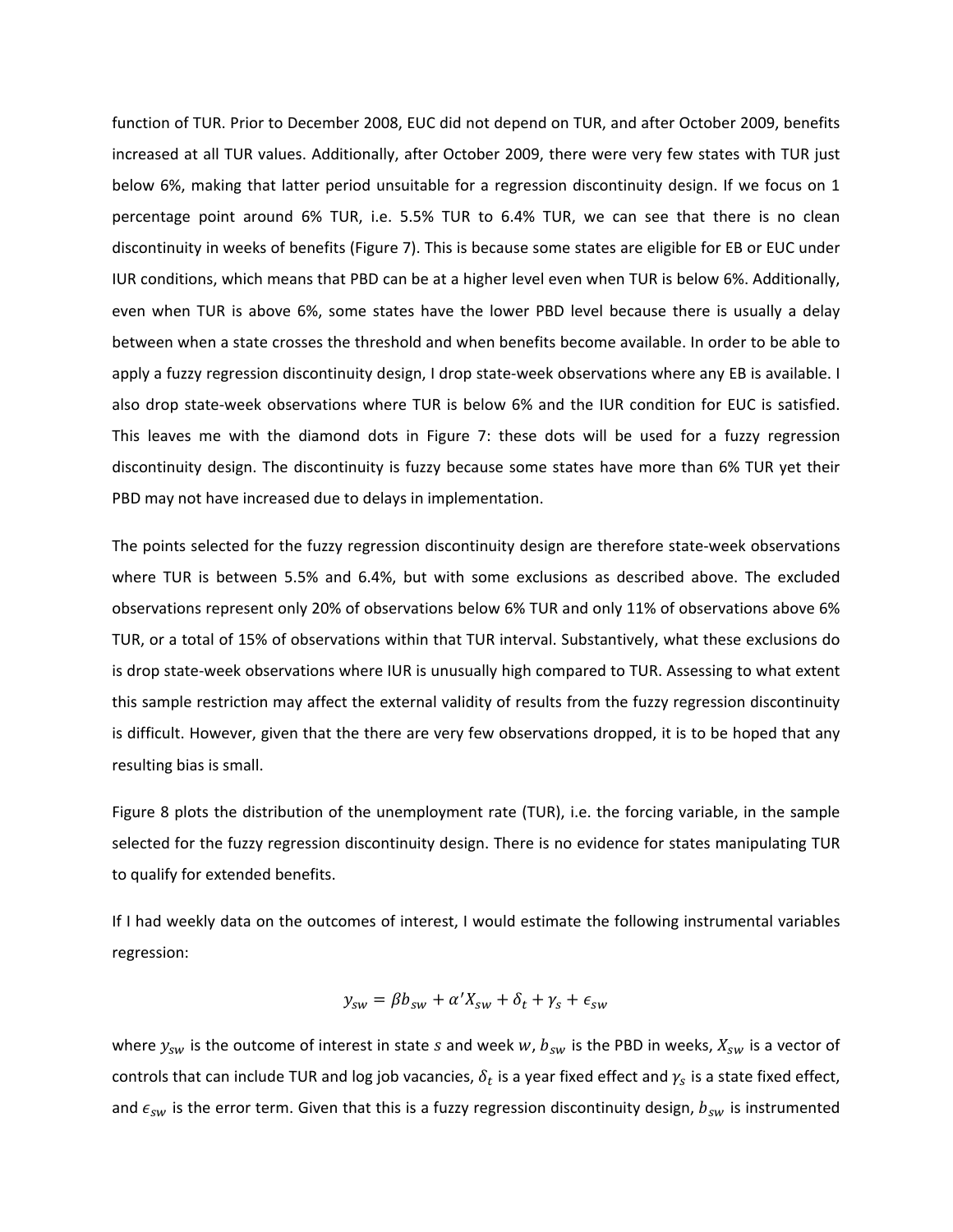with the weeks of benefits that should be available given rules. This application of a fuzzy regression discontinuity design is very similar to the work by Angrist and Lavy (1999). Standard errors are clustered at the state level. The instrument is therefore the maximum weeks of benefits if the PBD determined by rules would be made available by states without delays. While it is typical to include the forcing variable (here TUR) as a control in a regression discontinuity design, I report results both with and without this control. Indeed, the unemployment rate (TUR) is endogenous in a regression with applications on the left-hand side: if jobseekers send in fewer applications, then all other things equal unemployment will increase. Finally, I control for log vacancies since it is likely that the more vacancies there are, the more applications will be sent to these vacancies. Yet vacancies are also endogenous because if fewer applications are sent by jobseekers, vacancies will last longer, and therefore the number of vacancies present in any given month will increase.

Unfortunately, I cannot estimate the above specification in my data because the outcomes of interest (e.g. applications) are aggregated at the monthly level. Instead, I run the above regression using monthly averages. For the monthly data to yield meaningful results, only months where TUR lies between 5.5% and 6.4% in *each and every* week are used. Then, using the monthly average of each variable, and as long as the linearity assumption holds, I can get a consistent estimate of  $\beta$  using the same specification as above. In this specification, the underlying source of identification is the discontinuous jump in PBD at 6% TUR.

One important drawback of this fuzzy regression discontinuity design is that the sample size I end up with is very small (only 44 state-month observations). The estimates are therefore likely to be quite noisy. It would therefore be useful to select a larger sample, though it will not be possible to use the regression discontinuity framework. Figure 7 illustrates why this is the case: while states crossing TUR thresholds plays an important role in the determination of PBD, the relationship between PBD and TUR does not present sharp discontinuities. Instead, what we have in the data is a nonlinear relationship between TUR and PBD, with PBD increasing more steeply around TUR thresholds.

To exploit this nonlinear relationship, I will plot a smoothed version of PBD and applications residuals as a function of TUR. The applications residuals are from regressing log applications on state fixed effects. I then apply a kernel‐weighted local polynomial smoothing with a 0.2 bandwidth. Additionally, I restrict TUR to be between 4% and 10%, as to include some data prior to any TUR threshold being reached and past the highest TUR threshold, but yet not include data that is very far away from the TUR thresholds that are my main source of identification. Second, I run an instrumental variable regression that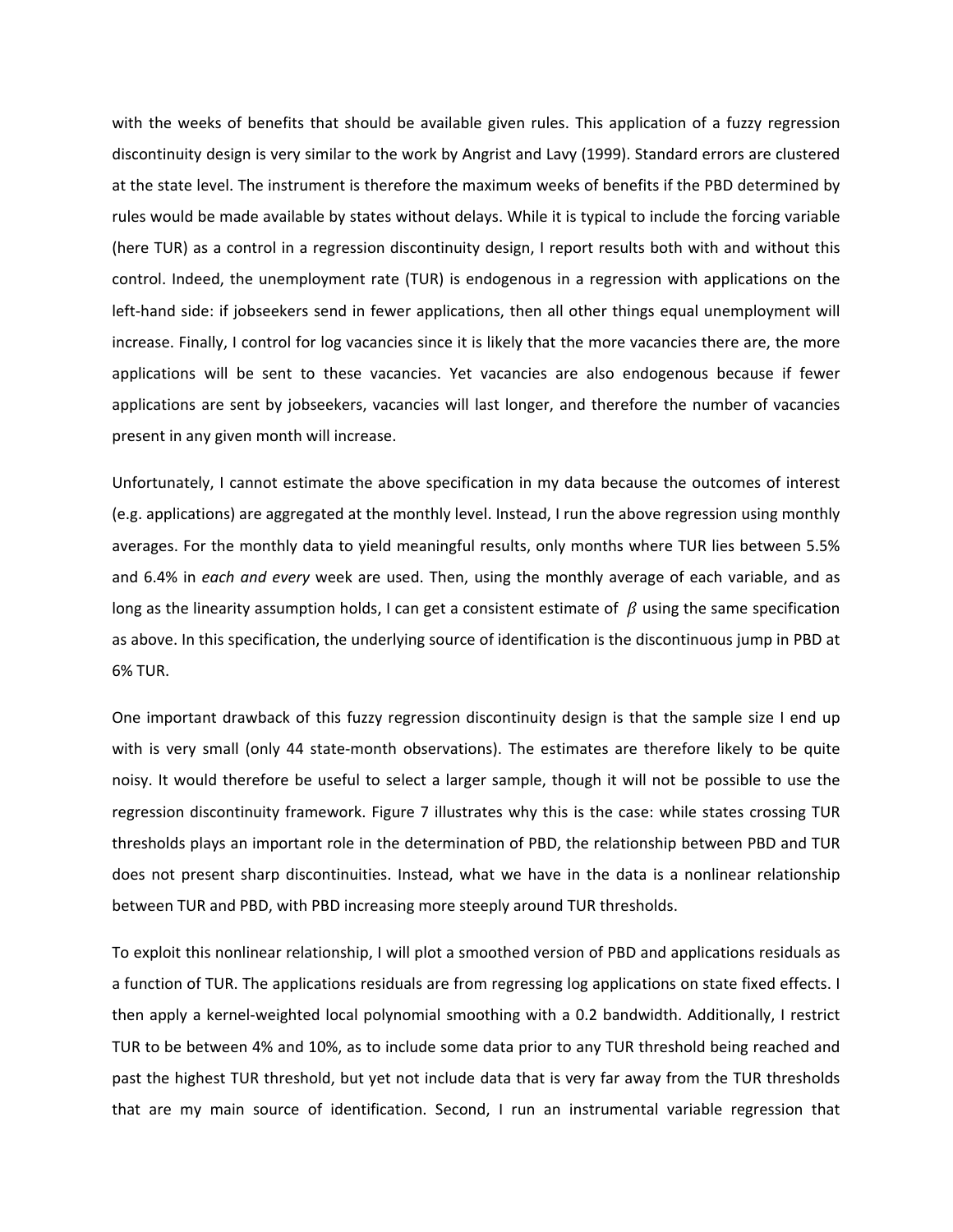corresponds to these plots and is very similar to the fuzzy regression discontinuity specification, but uses a much larger sample. Specifically, I estimate the following specification, restricting to state-month observations with TUR between 4 and 10%:

$$
y_{st} = \beta b_{st} + \alpha' X_{st} + q_t + \delta_t + \gamma_s + \epsilon_{st}
$$

where  $y_{st}$  is log applications in state s and month t,  $b_{st}$  is the average PBD over the month,  $X_{st}$  is a vector of controls which can include a quadratic in TUR and IUR and log job vacancies,  $q_t$  is a quarter fixed effect to capture seasonality,  $\delta_t$  is a year fixed effect and  $\gamma_s$  is a state fixed effect, and  $\epsilon_{st}$  is the error term.  $b_{st}$  is instrumented with the weeks of benefits that should be available given rules, and standard errors are clustered at the state level. The instrument is therefore the maximum weeks of benefits if the PBD determined by rules would be made available by states without delays; it is the same instrument that was used for the fuzzy regression discontinuity design. Additionally, the instrument does not take into account temporary EUC lapses. Since, as argued above, the unemployment rate and vacancies are endogenous, I use specifications both with and without these controls.

I also report the results from running the above specification with an alternative instrument. This second instrument is the same as the first instrument, except that all states are assumed to have elected the TUR option, so that PBD according to rules now assumes that the TUR option is in place for all states. The point of using this second instrument instead of the first is to account for the potential endogeneity of states' decision to take up the TUR option. States have a strong incentive to enact the TUR option after ARRA was passed in February 2009 because ARRA makes EB fully federally funded. Table 2 lists the states that took up the TUR option after March 2009 ("switcher states"), states that always had a TUR option during my sample frame ("always TUR"), and states that never had a TUR option during my sample frame ("never TUR"). Importantly, no state switches status between September 2007 and March 2009, so all switches happen after ARRA. Second, a little more than half the states are in the switcher category.

Figure 9 suggests that states' take‐up of the TUR option depends on the level and changes in their unemployment rate. The solid line shows the evolution of unemployment for states that always had a TUR option ("always TUR"). The two dashed line show the difference between the unemployment rate of switcher states and those that always had a TUR option (short dash), and the difference in unemployment rate between never TUR states and those that always had a TUR option (long dash). The two vertical lines represent February 2009 and November 2009, i.e. the period during which switcher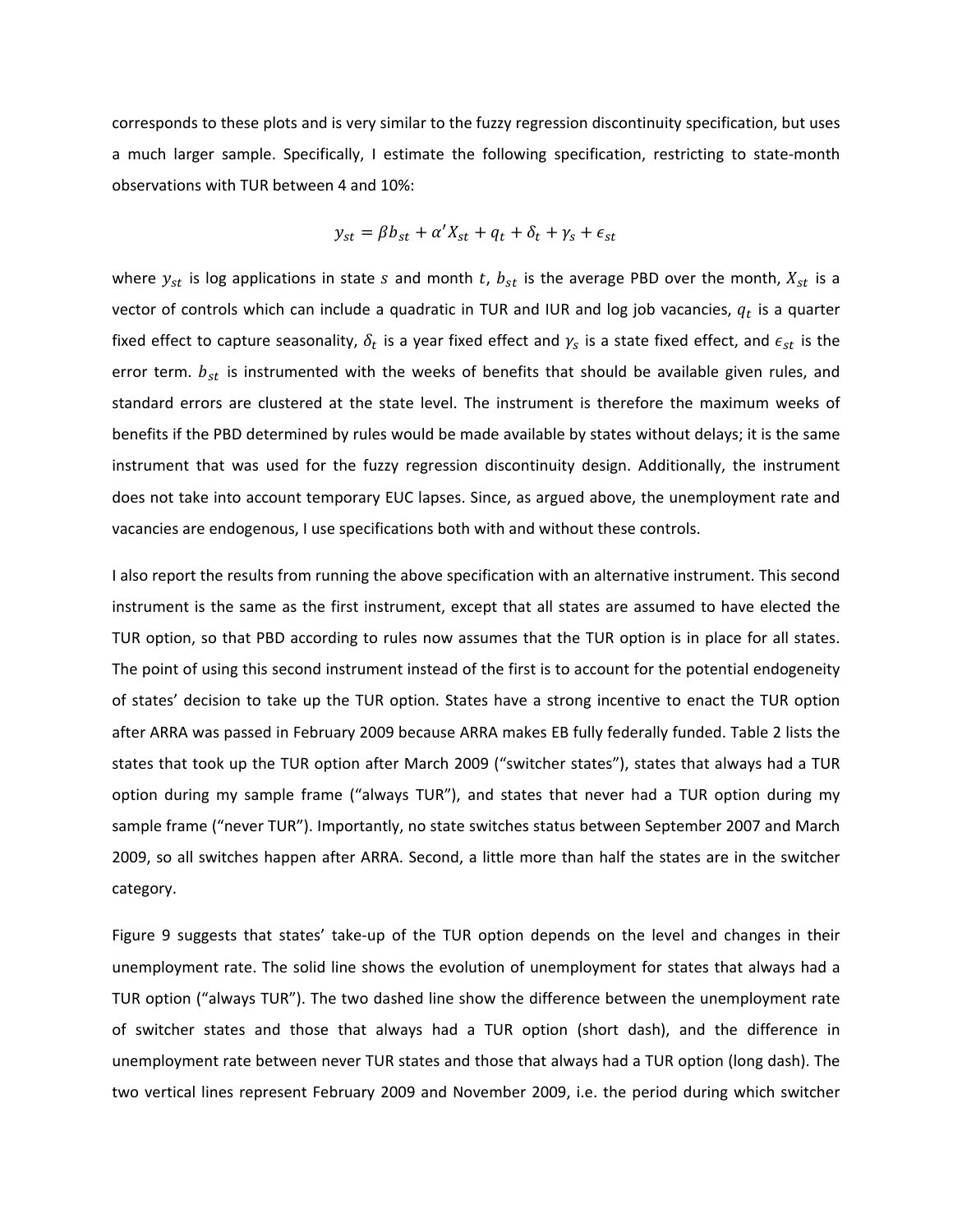states adopt the TUR option. The figure shows that switcher states start with roughly the same level of unemployment as always TUR states but experience a larger increase in unemployment in 2008, i.e. before adoption of the TUR option. By contrast, states that choose not to take up TUR have a lower level of unemployment to start with and experience a smaller increase in unemployment during 2008 than always TUR states. Additionally (not shown), early adopters of the TUR option have a higher increase in their unemployment rate in 2008 than late adopters of the TUR option. Since I am using state fixed effects, any levels difference is accounted for. However, the fact that switchers experience higher increases in unemployment than always TUR states and never TUR states experience lower increases in unemployment than always TUR states suggests a possible source of bias since panel regressions do not allow for state‐specific time‐varying components. One likely source of bias here is regression to the mean unemployment rate post adoption. Figure 9 is consistent with this since, during 2010-2011, never TUR states' unemployment rate gets closer to always TUR states, and switchers' unemployment rate no longer increases relative to always TUR states (and therefore regresses to the mean<sup>6</sup> if we compare it to both always TUR and never TUR states). To conclude, states' take up of the TUR option is likely endogenous to state level trends in economic conditions. It is therefore important to probe the sensitivity of the results to instrumenting by the PBD according to rules if one assumes that all states take up the TUR option. Additionally, this suggests that results may be sensitive to the inclusion of state‐ specific trends, and I will therefore also report results that include such trends as controls.

To summarize, the fuzzy regression discontinuity design complements the event study and allows us to determine the impact of PBD on job applications. Since applying the fuzzy regression discontinuity design requires a drastic sample reduction, I also use nonlinearities in PBD as a function of TUR to identify the impact of PBD on job applications.

# **Results**

#### **Fuzzy regression discontinuity**

Figure 10 plots log applications residuals and PBD as a function of TUR. The data is averaged over 0.1 percentage point TUR bins. As we can see (circles), there is a strong increase in average PBD around 6% TUR. However, because the data is averaged at the monthly level, there is no sharp discontinuity as in

 $6$  We cannot directly assess regression to the mean by looking at the figure because the maximum number of weeks of unemployment benefits after November 2008 changes differentially for different groups of states. Before November 2008, only always TUR states may get more weeks of benefits than other states. Therefore, the fact that the unemployment rate increases faster in switcher states than in always TUR states prior to November 2008 cannot be attributed to switcher states having a larger number of weeks of benefits.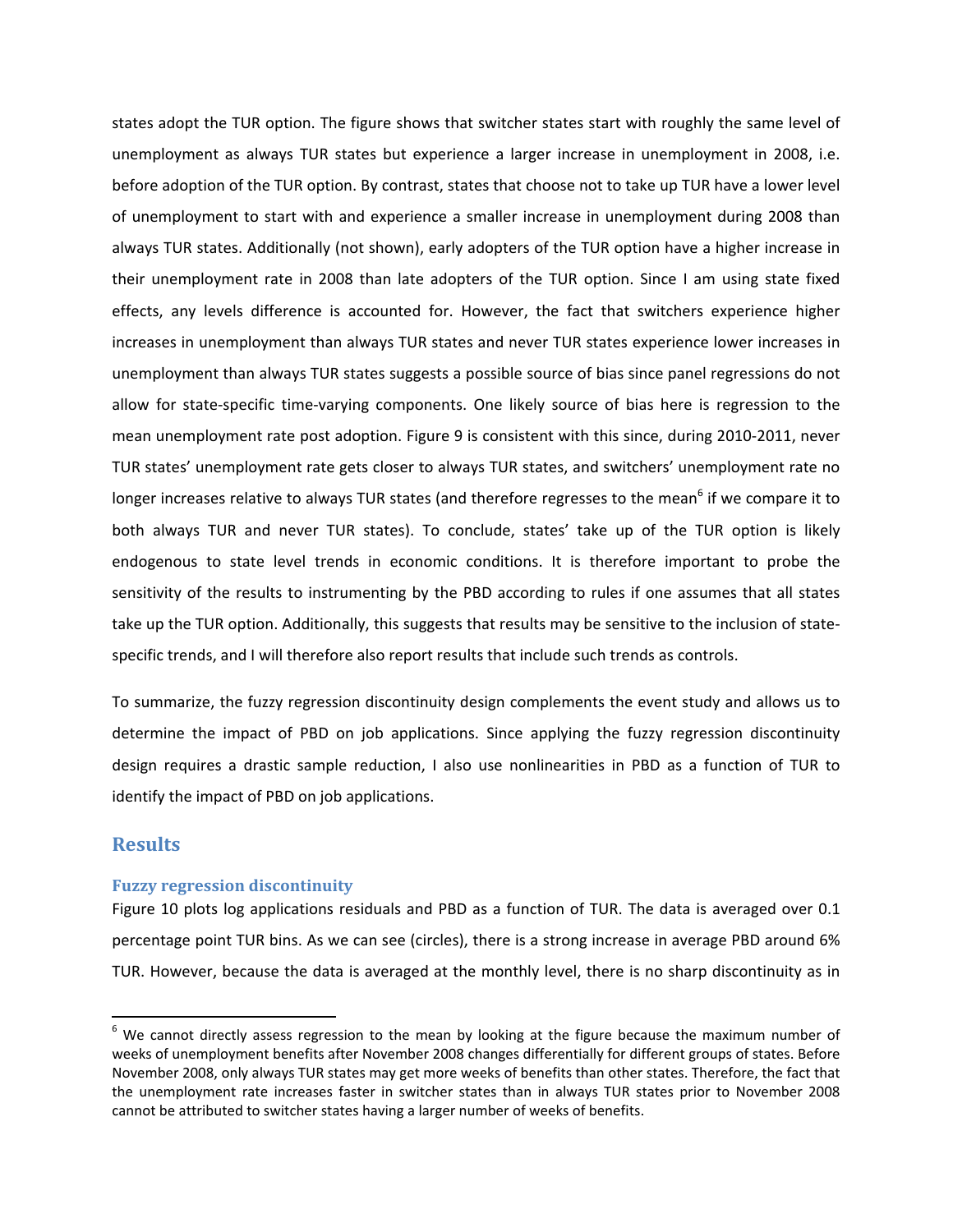Figure 7. The applications residuals (squares) show a strong negative slope, suggesting that the increase in PBD did indeed reduce applications.

Figure 11 is similar to Figure 10 but explores the impact of PBD on job vacancies residuals. The increase in PBD is associated with relatively stable job vacancies residuals, and possibly a small increase in vacancies. Therefore, the observed decline in applications as PBD increases cannot be attributed to a decline in available job vacancies; if anything, the number of job vacancies increased.

Table 3 presents the fuzzy regression discontinuity results. In column 1, without controls, the impact of PBD on applications is negative and significant: a 1‐week increase in PBD decreases applications by 1.36%. This estimate is very large, since it would imply that the median state, with a 73 weeks increase in PBD, has seen a 99% decline in applications. If we compare this estimate to the results from the event study, a 1.36% decrease in applications corresponds to the impact of PBD on applications 4 months after the largest PBD increase. Indeed, in the event study, the estimated impact in month 3 (see Figure 2) is ‐0.21, which is for a 15 weeks increase in PBD: this implies that a one week increase in PBD decreases applications by 1.4%. Therefore, while the impact estimated by the fuzzy regression discontinuity design is very large, it within the range of what was found for the event study.

In columns 2 and 3 of Table 3, I add additional controls. When controlling for job vacancies (col. 2), the impact of PBD on applications becomes larger and more significant. Finally, when controlling for both job vacancies and the unemployment rate, which is the forcing variable, I find an effect that is of the same magnitude than in the absence of controls but statistically insignificant. At the same time, the unemployment rate itself does not have a significant impact on applications. Additionally, as pointed out in the methodology section, the unemployment rate and vacancies are both potentially endogenous. Therefore, I take the results from the regression discontinuity design to imply a strong negative effect of PBD on job applications. Still, with 44 observations, power is limited and it is therefore useful to turn to a specification that allows me to use more observations by exploiting nonlinearities in PBD as a function of TUR rather than discontinuities in PBD.

#### **Using nonlinearities in maximum weeks of UI as a function of TUR**

I start with a graphical analysis. Figure 12 plots log applications residuals as a function of TUR, and PBD as a function of TUR. The sample is restricted to December 2008 and later, so that TUR thresholds due to EUC indeed exist. The plots represent the average of PBD or applications residuals in state‐months that have a given TUR. When we look at PBD as a function of TUR, we can see that PBD indeed increases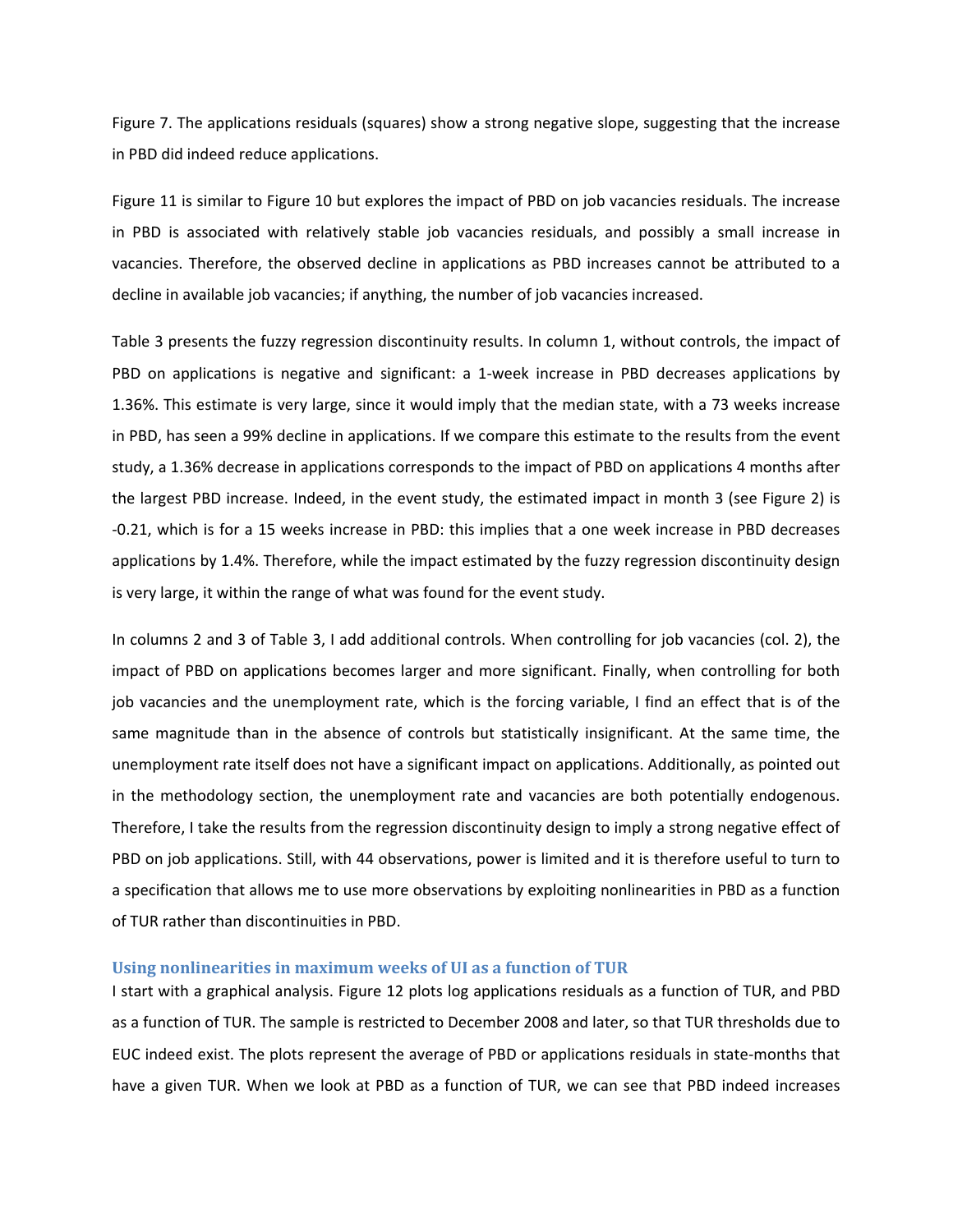steeply around 6 to 6.5% TUR, which are the thresholds for EUC and EB respectively. Then again PBD increases around 8 to 8.5% TUR, which are the thresholds for EB and EUC respectively (though the EUC threshold only exists after November 2009). If PBD has a negative impact on applications, we expect applications residuals to decrease especially steeply around these same TUR thresholds. The plot shows that this is indeed the case: application residuals tend to increase with the unemployment rate, but they decrease over the same range of TUR values where PBD increases. The fact that application residuals tend to increase with the unemployment rate in the absence of a PBD increase can be explained by the fact that a higher TUR means more unemployed jobseekers, who, all other things equal, should be collectively sending more applications.

One can also exploit nonlinearities in PBD as a function of TUR prior to December 2008. During that period, EUC did not depend on TUR. As a result only EB creates nonlinearities in PBD as a function of TUR. Additionally, these nonlinearities are only present for the "always TUR" states (see Table 2). In Figure 13, I plot the PBD and applications residuals for the always TUR states, who therefore had the TUR option. We can see that as PBD increases around 6.5% TUR, applications decrease. Because of large standard errors, that decrease is not statistically significant, but it does happen at the same time as the PBD increase. The figure also plots the applications residuals for states without a TUR option at the time, and who therefore did not have a marked PBD increase around 6% TUR. We can see that, for these states, applications are gently increasing with TUR throughout, without any decrease around 6.5% TUR. This confirms that the PBD increase is the likely reason why we note a decrease in applications around 6.5% TUR for those states with a TUR option.

In Table 4, I regress log applications on PBD and a number of controls, using the whole available time period (September 2007 to July 2011), but restricting to TUR between 4 and 10%. PBD is instrumented with maximum weeks of UI as determined by rules and not taking into account EUC lapses: this is the same instrument as for the fuzzy regression discontinuity design (Table 3). In column 1, where only quarter, year and state fixed effects are used, I find a significant and negative impact of PBD on log applications, implying that a one week increase in PBD yields a 0.46% decline in applications. In column 2, I add controls for vacancies and a quadratic in TUR and IUR. The impact of PBD on applications declines slightly but remains highly significant. In column 3, I add state-specific trends: this yields a larger impact of PBD than in column 2, so that a one week increase in PBD yields a 0.4% decline in applications. This implies that the median state saw a 29% decline in applications due to PBD extensions during the Great Recession (+73 weeks).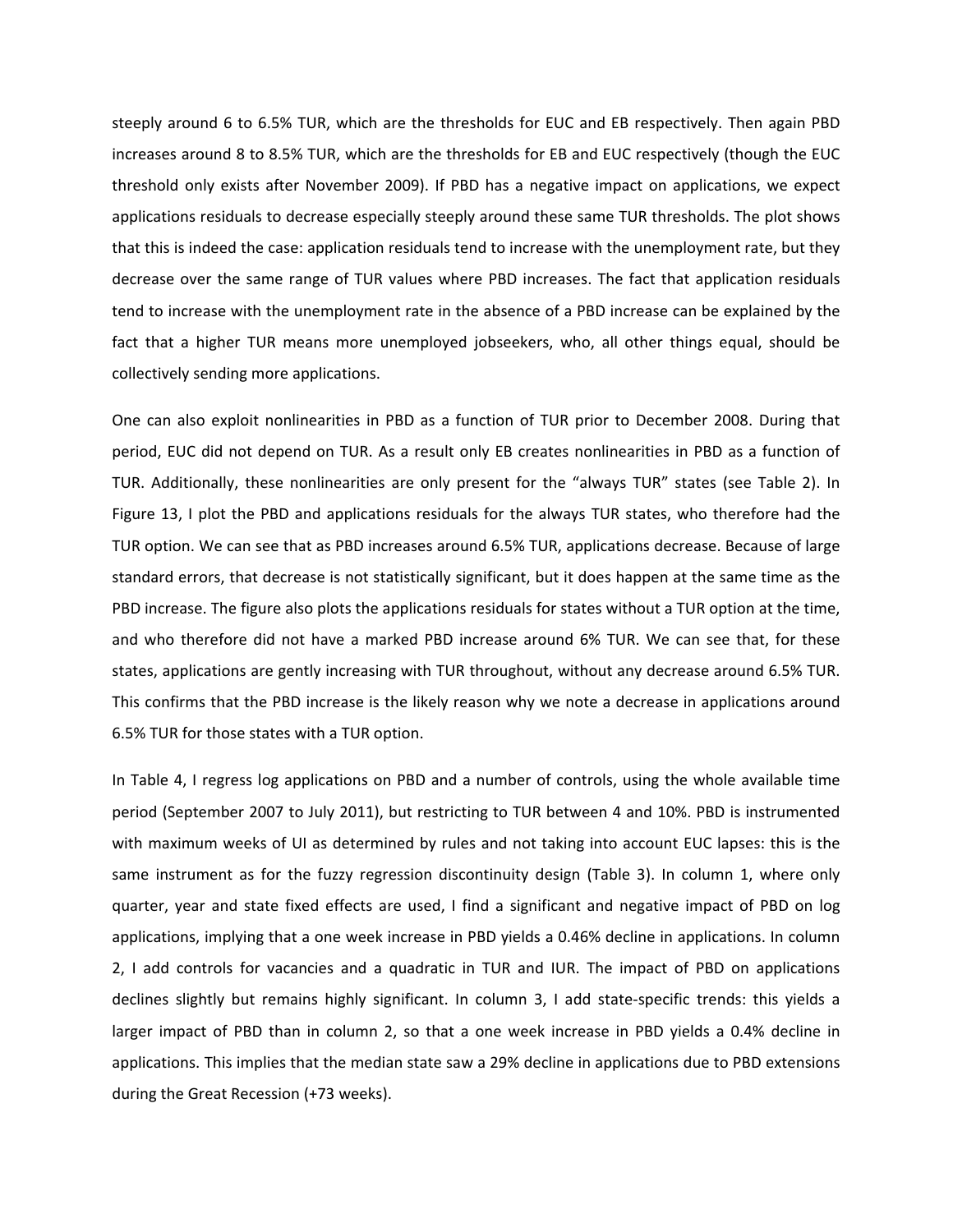In columns 4‐6 of Table 4, I use an alternative instrument for PBD, namely the maximum weeks of UI that would be available according to rules, and assuming that all states have the TUR option. The impact of PBD on applications using this instrument is larger and less dependent on the specification used. The fact that the impact is larger than with the first instrument suggests that states that endogenously chose the TUR option have a lower impact of PDB on applications. In the specification with unemployment and vacancies controls and state‐specific trends, I find that a one week increase in PBD yields a 0.57% decrease in applications.

The point estimates in Table 4 are in the same ballpark as what I found from the event study using the first month post PBD increase. In fact, the estimate in column 3, which should be fairly robust as it includes state‐specific trends, is essentially identical to the event study estimate for the first month (month 0). My preferred estimate is then that a one week increase in PBD yields a 0.4% decline in applications, implying that the median state saw a 29% decline in applications due to PBD extensions during the Great Recession (+73 weeks). This is likely to be a conservative estimate for three different reasons. First, the event study shows that the impact of PBD on applications significantly increases with time elapsed since the PBD increase, and the effect is three times larger in month 3 compared to month 0. Second, the fuzzy regression discontinuity design yields estimates that are also three times larger than my preferred estimates. Third, using an instrument that takes into account endogenous take‐up of the TUR option by states increases the estimated impact of PBD by 42% compared to my preferred estimate (‐0.57% versus ‐0.4%).

I conclude that the increase in maximum weeks of unemployment benefits during the Great Recession led to a substantial decline in applications. My preferred estimate indicates that a one‐week increase in the duration of benefits yields a 0.4% decline in job search effort as measured by applications.

# $5.$  **Discussion**

#### **Robustness tests**

One may wonder whether applications on CareerBuilder.com are a good measure of search effort. Unemployment benefit recipients during the Great Recession spent between 24 and 38% of their job search time sending applications and answering job ads (Krueger and Mueller, 2011). Additionally, 27% of job search time is spent browsing job ads. Nowadays, the overwhelming majority of vacancies are posted on the Internet (Regis Barnichon 2010). Therefore, it is plausible to think that more than two thirds of job search time is spent on the Internet. Another way to investigate whether applications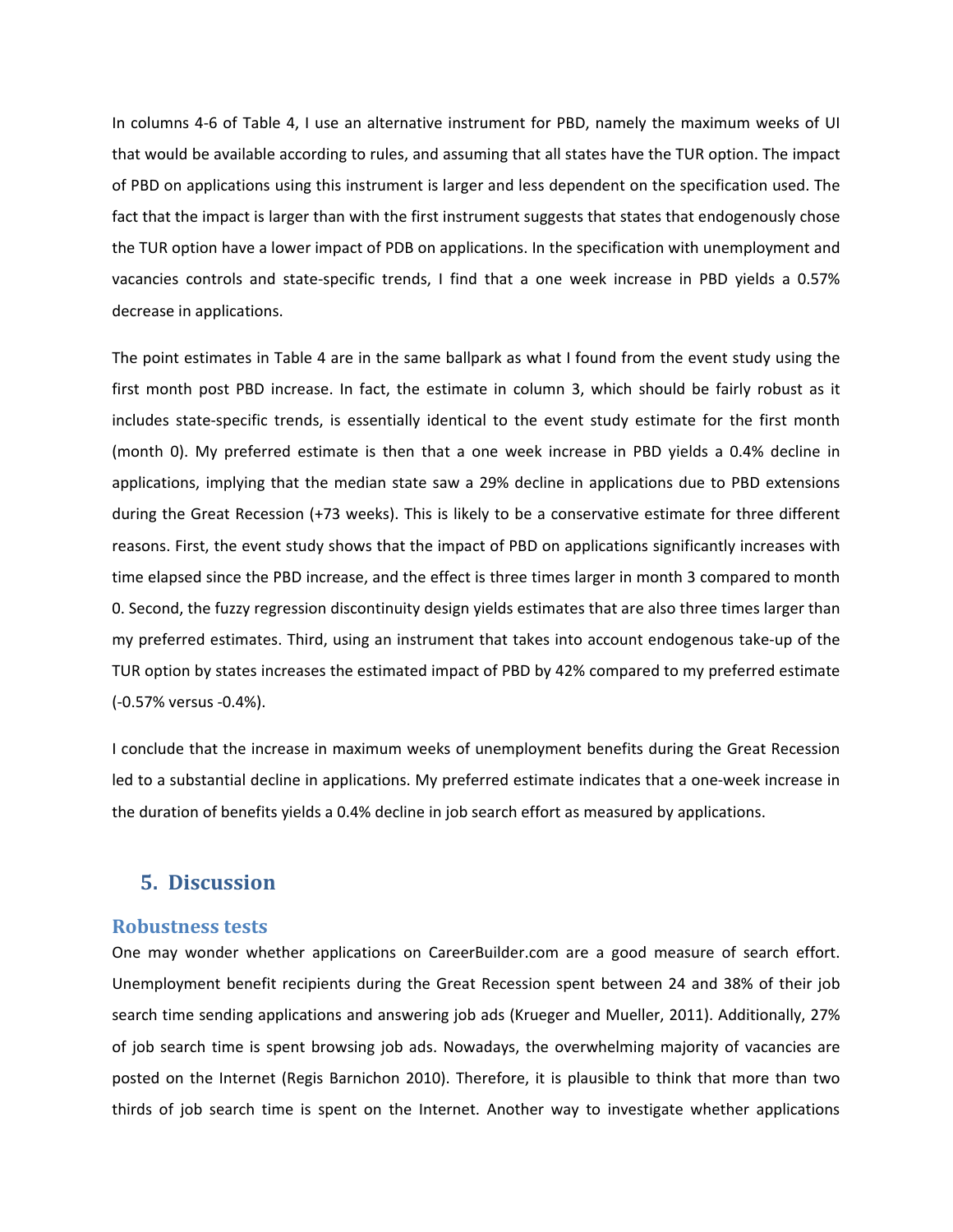capture job search effort is to gauge whether more applications lead to more hires. The idea is that, if job search effort increases, this should all other things equal lead to more hires, and therefore applications should have a positive effect on hires. To test this, I merge monthly national data on hires and vacancies from JOLTS with data on monthly national applications in CareerBuilder, and data on the total number of unemployed people from the BLS. In Table 5, column 1, I regress the log number of hires on the log number of vacancies and the log number of unemployed people (restricting data to September 2007 and later). I find that more vacancies are associated with more hires, and that more unemployment is associated with fewer hires. However, surprisingly, none of the coefficients is significant. In column 2, I add log applications from CareerBuilder to this specification, and I find that applications have a positive and significant impact on hires. Remarkably, this is the only variable that has a significant impact on hires, as the number of vacancies and the number of unemployed people remain insignificant. In as much as higher job search effort should lead to more hires, this exercise suggests that applications are a good measure of search effort.

# **Interpretation of the results**

I have shown that the increase in the generosity of unemployment benefits during the Great Recession led to a substantial drop in job search effort. Does this make the extension of benefits a wrong‐headed policy? Was the large unemployment rise during the Great Recession caused by overly generous unemployment benefits?

One can ask whether the decline in job search effort induced by higher unemployment benefits is socially harmful. There are two elements to this question: are more generous unemployment benefits socially harmful in general, and are even more generous unemployment benefits during a recession socially harmful? Independently of any business cycle consideration, there are two reasons why the duration of unemployment benefits affects job search effort: liquidity constraints and moral hazard (Card, Chetty and Weber, 2007). Assume that benefits do not affect the reservation wage, only search effort; and assume search effort is costly. Unemployment benefits decrease the income differential between employment and unemployment, and therefore reduce job search effort (liquidity effect). This liquidity effect is the unavoidable side effect of providing income support to unemployed individuals, which is the main aim of unemployment insurance. This liquidity effect occurs even if income support to the newly unemployed was not conditional on their remaining unemployed (e.g. a severance pay). Additionally, since unemployment insurance is conditional on remaining unemployed, taking a job would make one lose unemployment benefits, and hence the benefits of working are diminished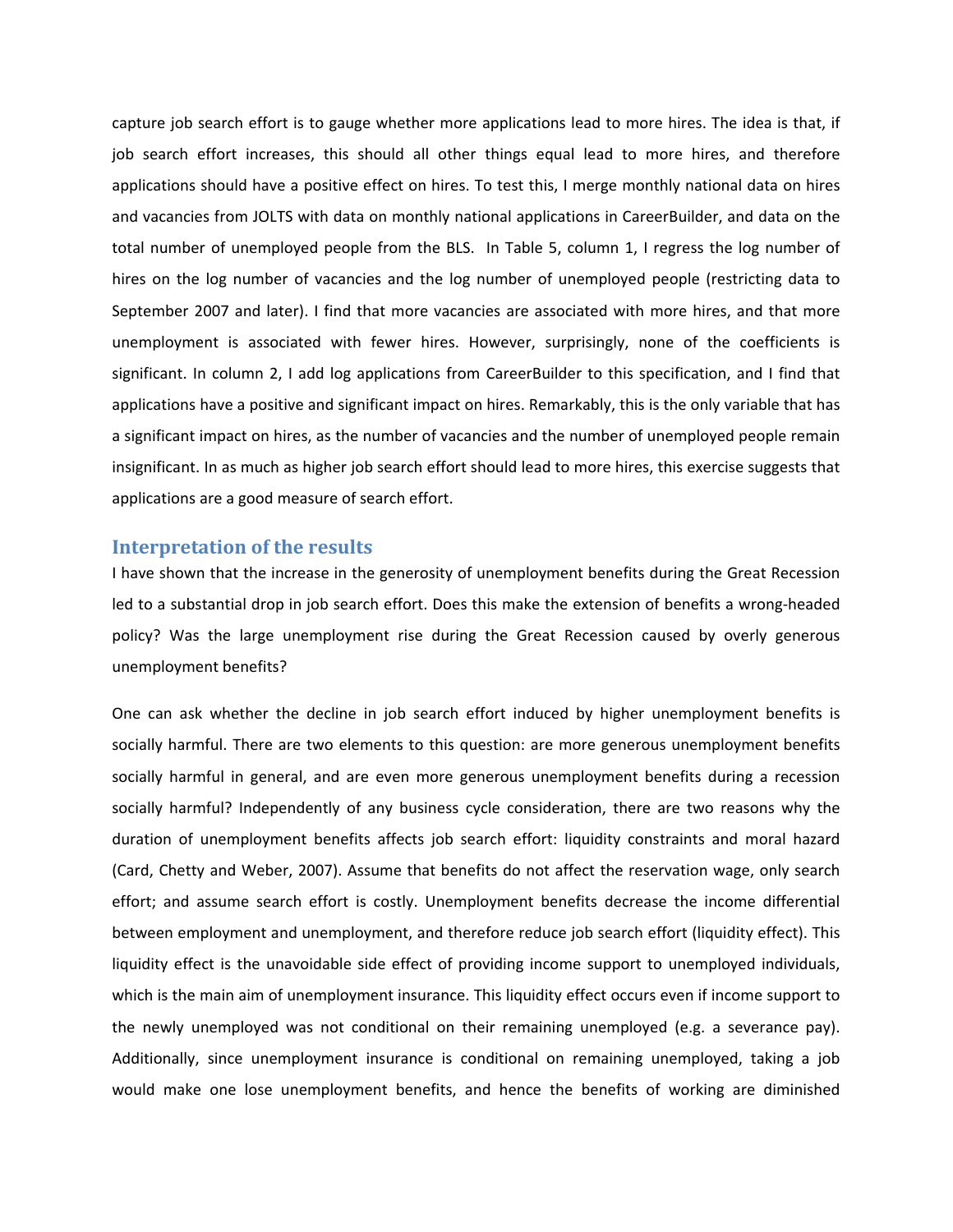relative to the case where no unemployment benefits were offered (moral hazard effect). (Chetty 2008) shows that 60% of the effect of unemployment benefits duration on unemployment duration can be explained by liquidity constraints. Therefore, liquidity constraints play an important role, and given that the Great Recession was also a credit crisis, these liquidity constraints probably played an even greater role in jobseekers' decisions. If liquidity constraints are the key reason why extended unemployment benefits decreased search effort, then the decrease in search effort can be seen as the unavoidable side effect of unemployment insurance playing its income support role at a time where such support was particularly needed due to the situation of the credit and labor markets.

Based on previous research on the reasons behind the effect of unemployment benefits on unemployment duration, I conclude that the impact of unemployment benefits on job search is not necessarily welfare decreasing. But one should also consider a newer strand of research that focuses on the idea that unemployment benefits should be higher during recessions because the impact of unemployment benefits on unemployment duration is lower during recessions (Kroft and Notowidigdo 2011; Landais, Michaillat, and Saez 2011). In particular, a working paper by Landais, Michaillat and Saez (2011) develops a model with job rationing during recessions. In their model, job search has negative externalities: if a larger number of unemployed workers search for jobs, it makes it harder for each one of them to find one of the rationed jobs. Therefore, providing a more generous UI in recessions reduces search effort, which improves welfare by addressing the negative externality. From this perspective, it is therefore possible that, by reducing the negative externality of job search effort during recessions, some of the reduction in job search effort that I document here was actually socially beneficial.

# **6. Conclusion**

This paper has used state‐level variation in the maximum weeks of unemployment benefit during the Great Recession to investigate the impact of unemployment benefits on job search effort. I measure job search effort by the number of applications received by jobs on CareerBuilder.com, the largest American employment website. I show that a one-week increase in the duration of unemployment benefits leads to a 0.4% decline in applications. This estimate implies that the average increase in benefit duration at the state‐level in 2008‐2009 led to a 29% decrease in applications in the median state. I find no consistent evidence for longer benefit duration increasing jobseekers' pickiness, which is consistent with prior findings of no effect of unemployment insurance on reservation wages. Additionally, my results suggest that unemployment benefit duration does not affect workers' selectivity on non wage job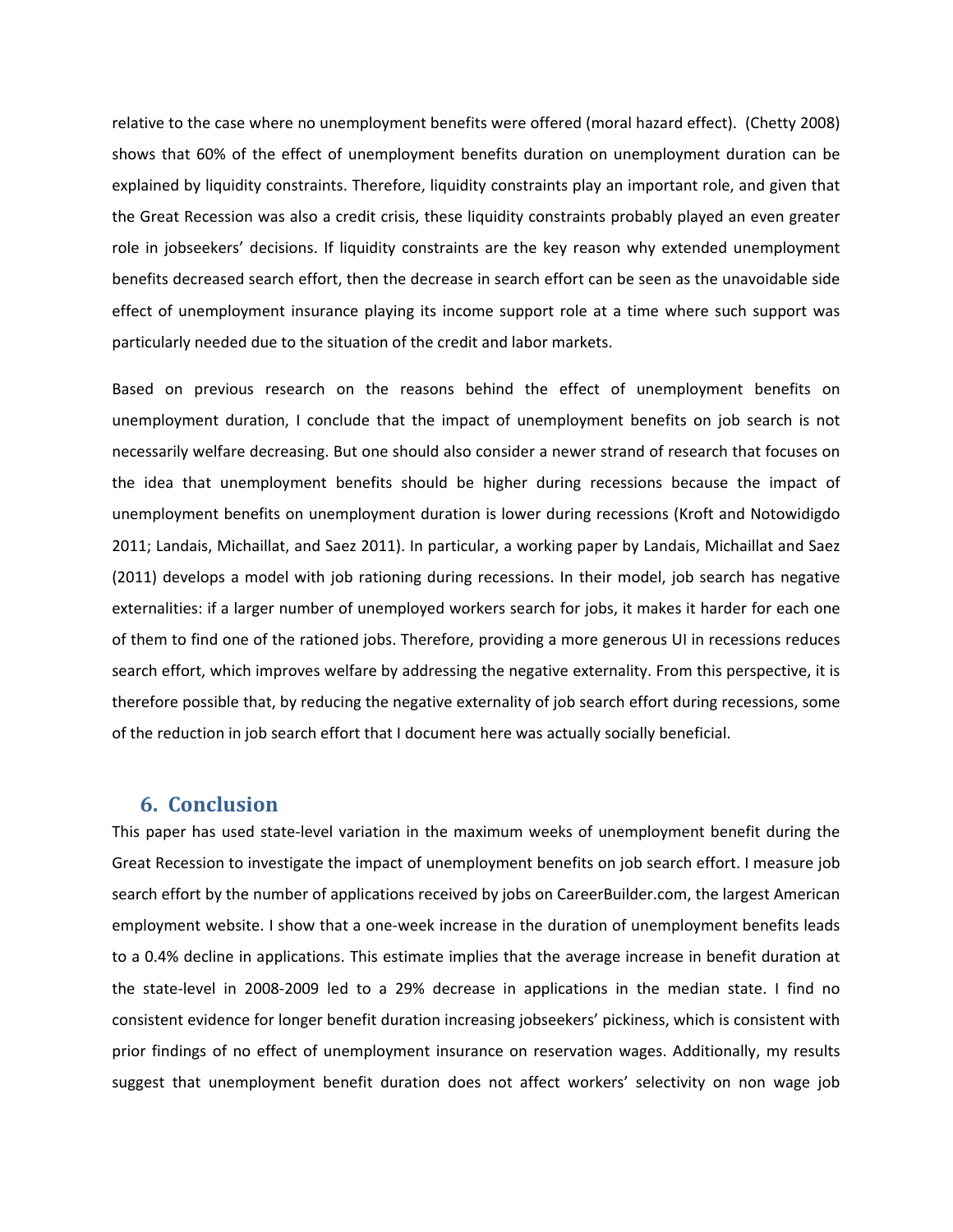characteristics. My findings imply that the key mechanism through which unemployment insurance can increase unemployment duration is a reduction in job search effort.

Even if benefit extensions increased unemployment by decreasing job search effort during the Great Recession, this does not imply that this policy was socially harmful. Indeed, unemployment benefits' income replacement role entails a decline in search efforts in as much as jobseekers are credit constrained. Given the large tightening of credit during the Great Recession, income support was particularly important to help smooth consumption, and the decline in job search effort may have been a necessary evil to achieve enough consumption smoothing. Whether benefit extensions during the Great Recession were in fact higher than was necessitated by the consumption smoothing goal of unemployment insurance is an open question for future research.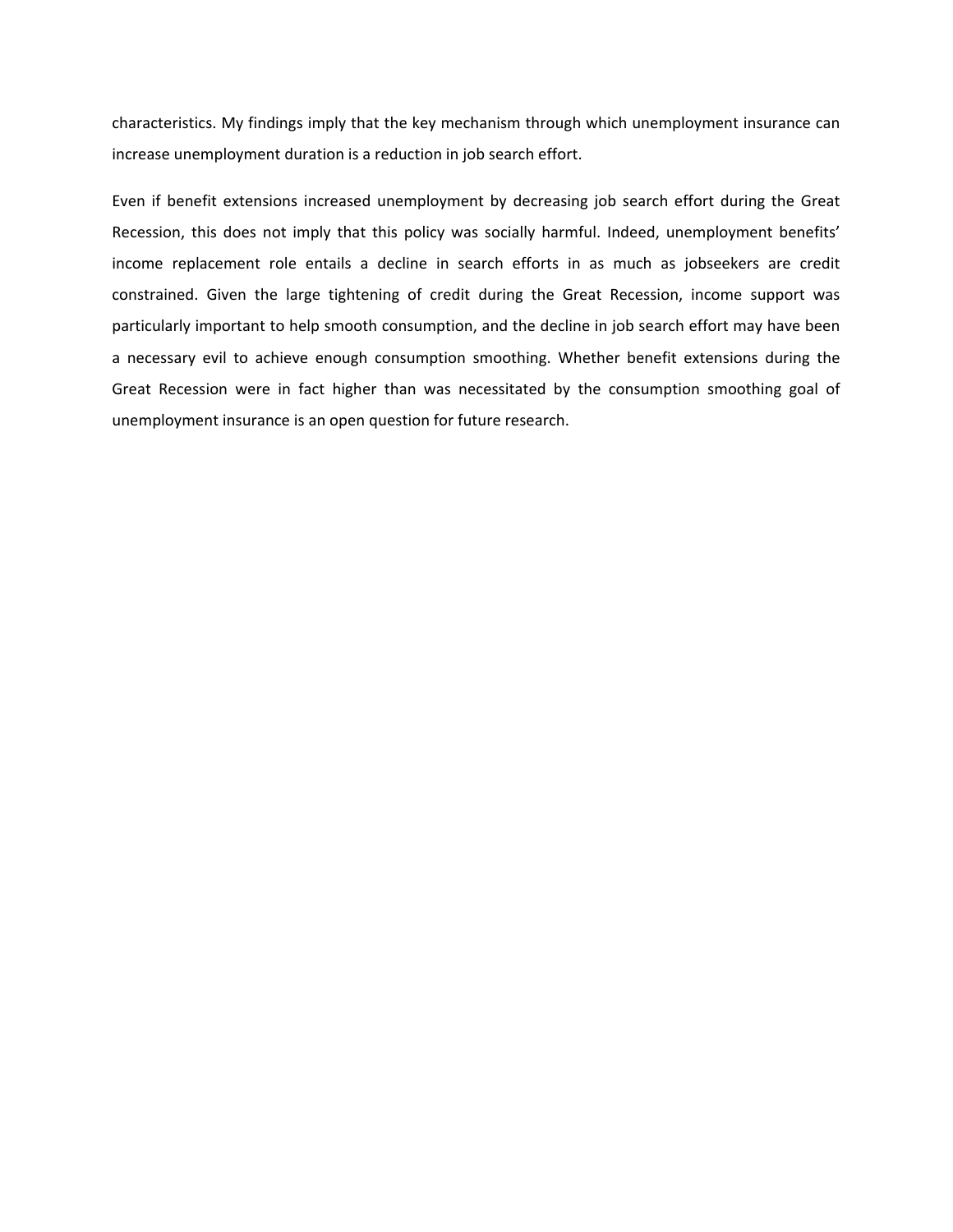- Angrist, Joshua D., and Victor Lavy. 1999. "Using Maimonides' Rule to Estimate the Effect of Class Size on Scholastic Achievement." *The Quarterly Journal of Economics* 114 (2) (May 1): 533–575.
- Barnichon, R., and A. Figura. 2011. "What Drives Matching Efficiency? a Tale of Composition and Dispersion." *FRB Staff WP* 10.
- Barnichon, Regis. 2010. "Building a Composite Help‐Wanted Index." *Economics Letters* 109 (3). Economics Letters: 175–178.
- Card, David, Raj Chetty, and Andrea Weber. 2007. "Cash‐on‐Hand and Competing Models of Intertemporal Behavior: New Evidence from the Labor Market." *The Quarterly Journal of Economics* 122 (4) (November 1): 1511 –1560. doi:10.1162/qjec.2007.122.4.1511.
- Chetty, Raj. 2008. "Moral Hazard Versus Liquidity and Optimal Unemployment Insurance." *Journal of Political Economy* 116 (2) (April): 173–234. doi:10.1086/588585.
- Davis, Steven J., R. Jason Faberman, and John C. Haltiwanger. 2012. "Recruiting Intensity During and After the Great Recession: National and Industry Evidence." *National Bureau of Economic Research Working Paper Series* No. 17782. http://www.nber.org/papers/w17782.
- Katz, Lawrence F., and Bruce D. Meyer. 1990. "The Impact of the Potential Duration of Unemployment Benefits on the Duration of Unemployment." *Journal of Public Economics* 41 (1). Journal of Public Economics: 45–72.
- Kroft, Kory, and Matthew J. Notowidigdo. 2011. "Should Unemployment Insurance Vary With the Unemployment Rate? Theory and Evidence." *Working Paper*.
- Krueger, Alan B., and Andreas Mueller. 2010. "Job Search and Unemployment Insurance: New Evidence from Time Use Data." *Journal of Public Economics* 94 (3‐4). Journal of Public Economics: 298– 307.
- ———. 2011. *Job Search and Job Finding in a Period of Mass Unemployment: Evidence from High‐ Frequency Longitudinal Data*. Princeton University, Department of Economics, Industrial Relations Section. http://ideas.repec.org/p/pri/indrel/1283.html.
- KRUEGER, ALAN B., ANDREAS MUELLER, STEVEN J. DAVIS, and AYŞEGÜL ŞAHİN. 2011. "Job Search, Emotional Well‐Being, and Job Finding in a Period of Mass Unemployment: Evidence from High Frequency Longitudinal Data [with Comments and Discussion]." *Brookings Papers on Economic Activity* (April 1): 1–81.
- Landais, Camille, Pascal Michaillat, and Emmanuel Saez. 2011. "Optimal Unemployment Insurance over the Cycle." *NBER Working Paper 16526* (August).
- Marinescu, Ioana, and Roland Rathelot. 2012. "Unemployment Benefits Extensions and Unemployment During the Great Recession."
- Rothstein, Jesse. 2011. "Unemployment Insurance and Job Search in the Great Recession." *Working Paper* (September).
- Sahin, A., J. Song, G. Topa, and G.L. Violante. 2011. "Measuring Mismatch in the US Labor Market." *Manuscript, Revised March*.
- Schmieder, Johannes F., Till von Wachter, and Stefan Bender. 2010. *The Effects of Unemployment Insurance on Labor Supply and Search Outcomes : Regression Discontinuity Estimates from Germany*. Institut für Arbeitsmarkt‐ und Berufsforschung (IAB), Nürnberg [Institute for Employment **Research, Nuremberg, Germany**]. http://ideas.repec.org/p/iab/iabdpa/201004.html.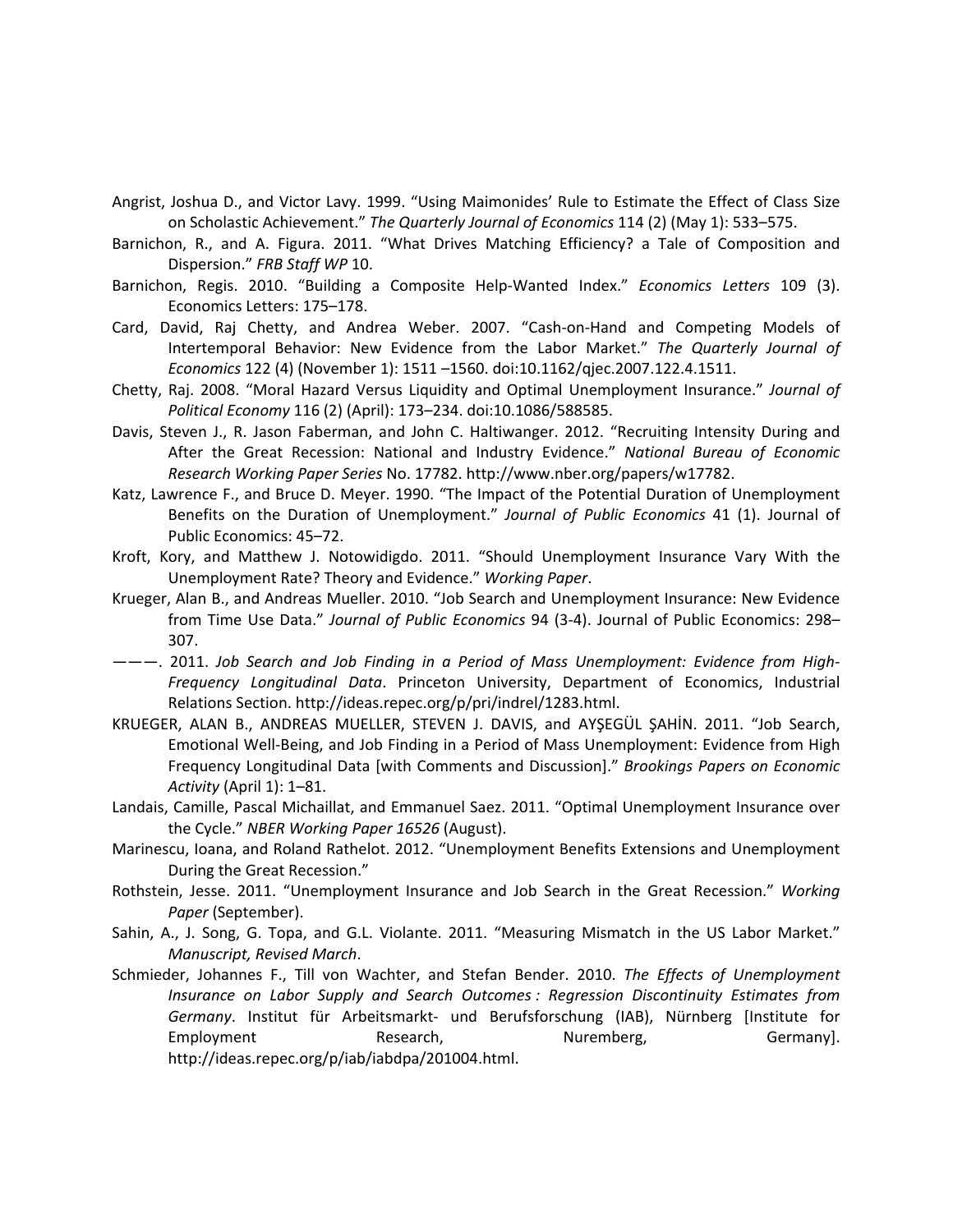#### **Table 1: Summary statistics**

|                               | N     | mean      | sd          | min       | max           |
|-------------------------------|-------|-----------|-------------|-----------|---------------|
|                               |       |           |             |           |               |
| Applications                  | 2,397 | 431,725   | 584.975     | 2.424     | $3.179e + 06$ |
| Vacancies                     | 2,397 | 13,357    | 15,455      | 438       | 123,090       |
| Job views (snippet)           | 2,397 | 7.560e+07 | $9.336e+07$ | 1.547e+06 | $6.528e+08$   |
| Maximum weeks of UI           | 2,397 | 61.90     | 26.12       | 26        | 99            |
| BLS unemployed numbers        | 2,397 | 242,798   | 319,992     | 5,922     | $2.349e+06$   |
| Unemployment rate (%)         | 2,397 | 7.138     | 2.557       | 2.325     | 15.20         |
| Insured unemployment rate (%) | 2.397 | 3.042     | 1.326       | 0.303     | 7.870         |

Note: Maximum weeks of UI are weeks of UI available in the BLS trigger notices. The unemployment rate is, for each month and state, the average of the weekly three‐months seasonally adjusted unemployment rate. The insured unemployment rate is the 13‐weeks insured unemployment rate.

Source: Department of Labor, and CareerBuilder.com for applications and vacancies.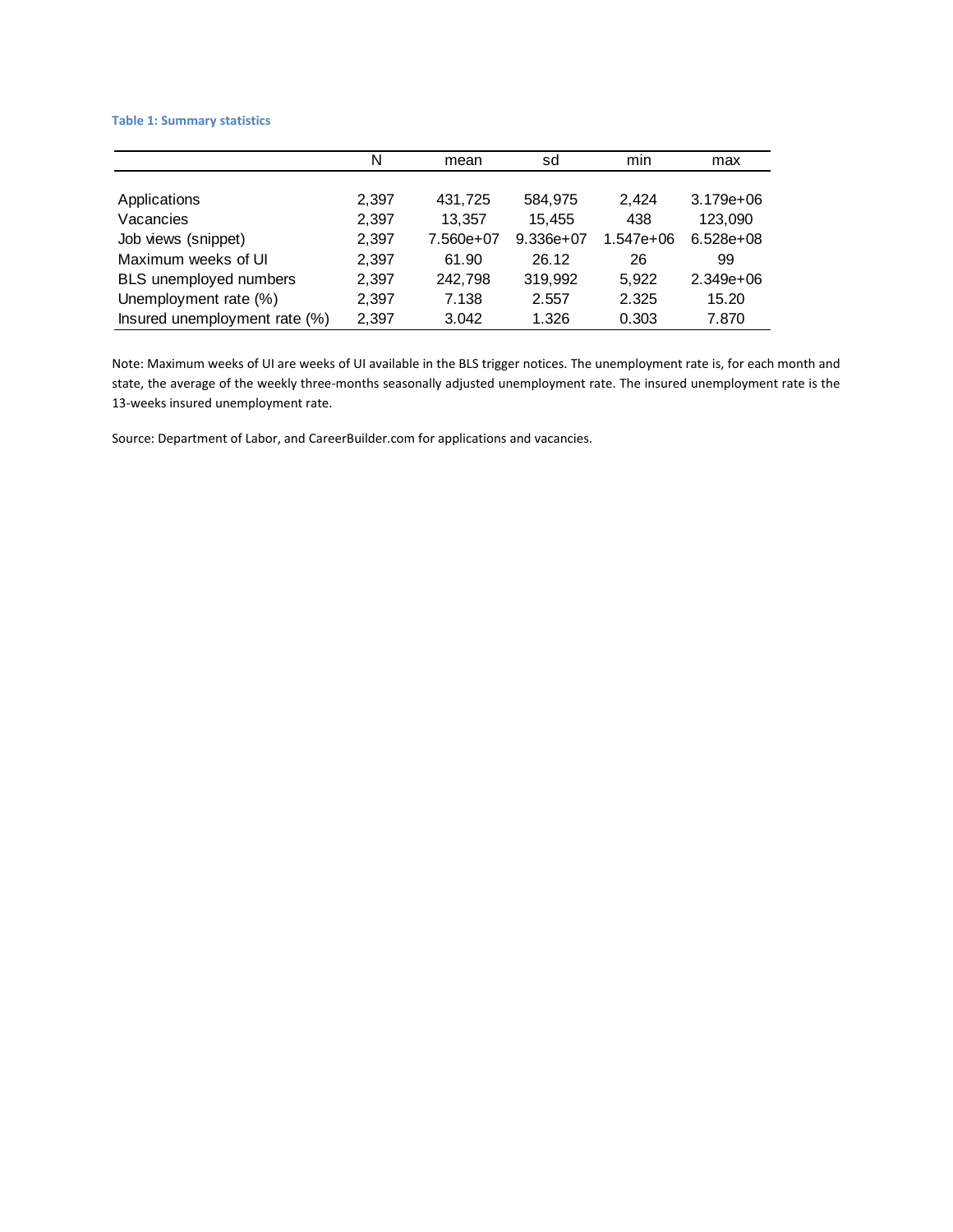Figure 1: The evolution of the unemployment rate, job vacancies and maximum weeks of unemployment benefits at the **national level**



Note: Maximum weeks of unemployment benefits are calculated as an average over states, where each state is weighted accorded to the size of its labor force.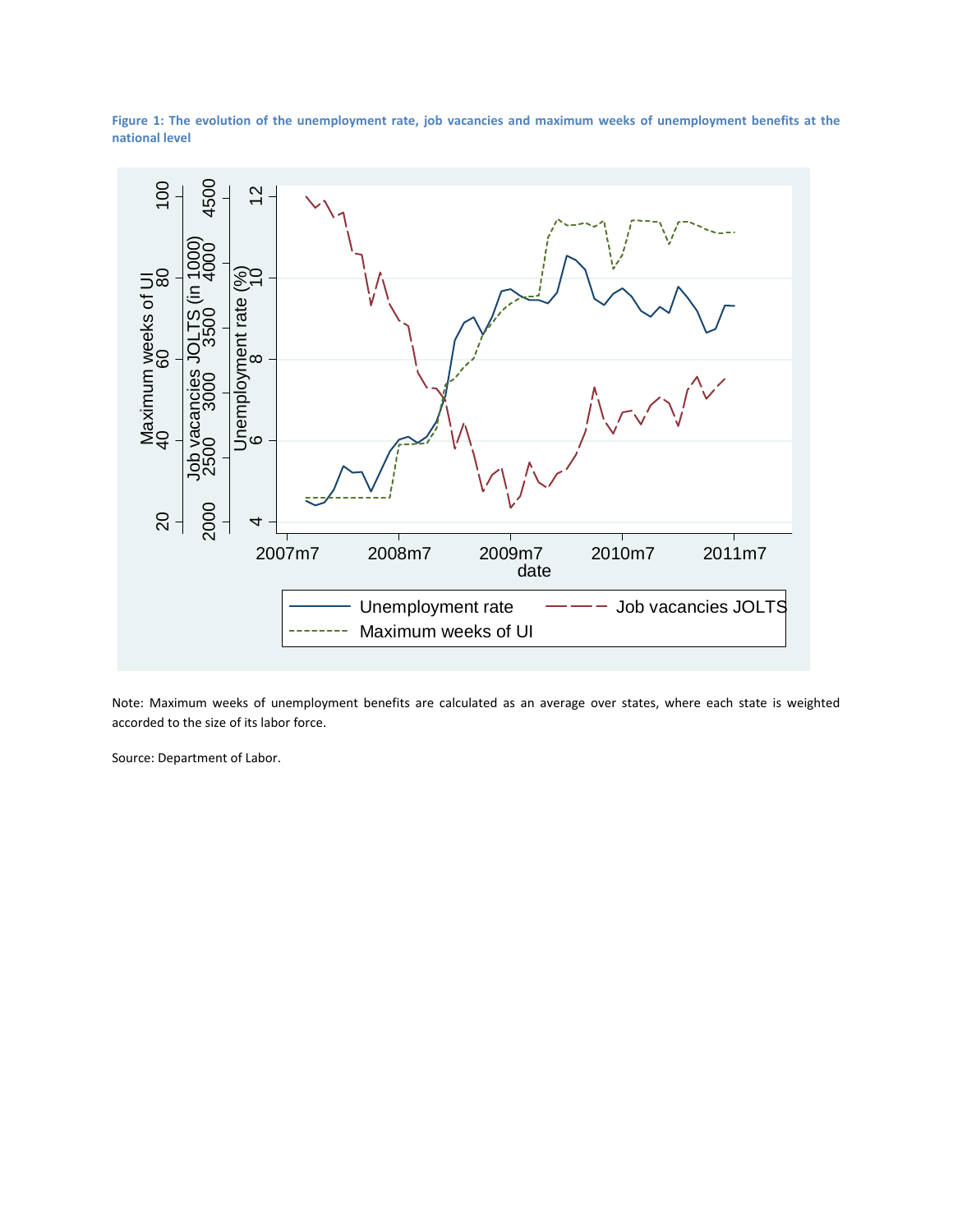

**Figure 2: The impact of maximum weeks of UI on applications, event study**

Note: The estimates are from a regression of log applications on relative month dummies, state, year and quarter of the year fixed effects. Standard errors are clustered by state. There are 318 observations. The largest increase in maximum weeks of UI is defined, for each state, as the largest increase that does not correspond to a change in the schedule, and is not due to a temporary interruption of EUC.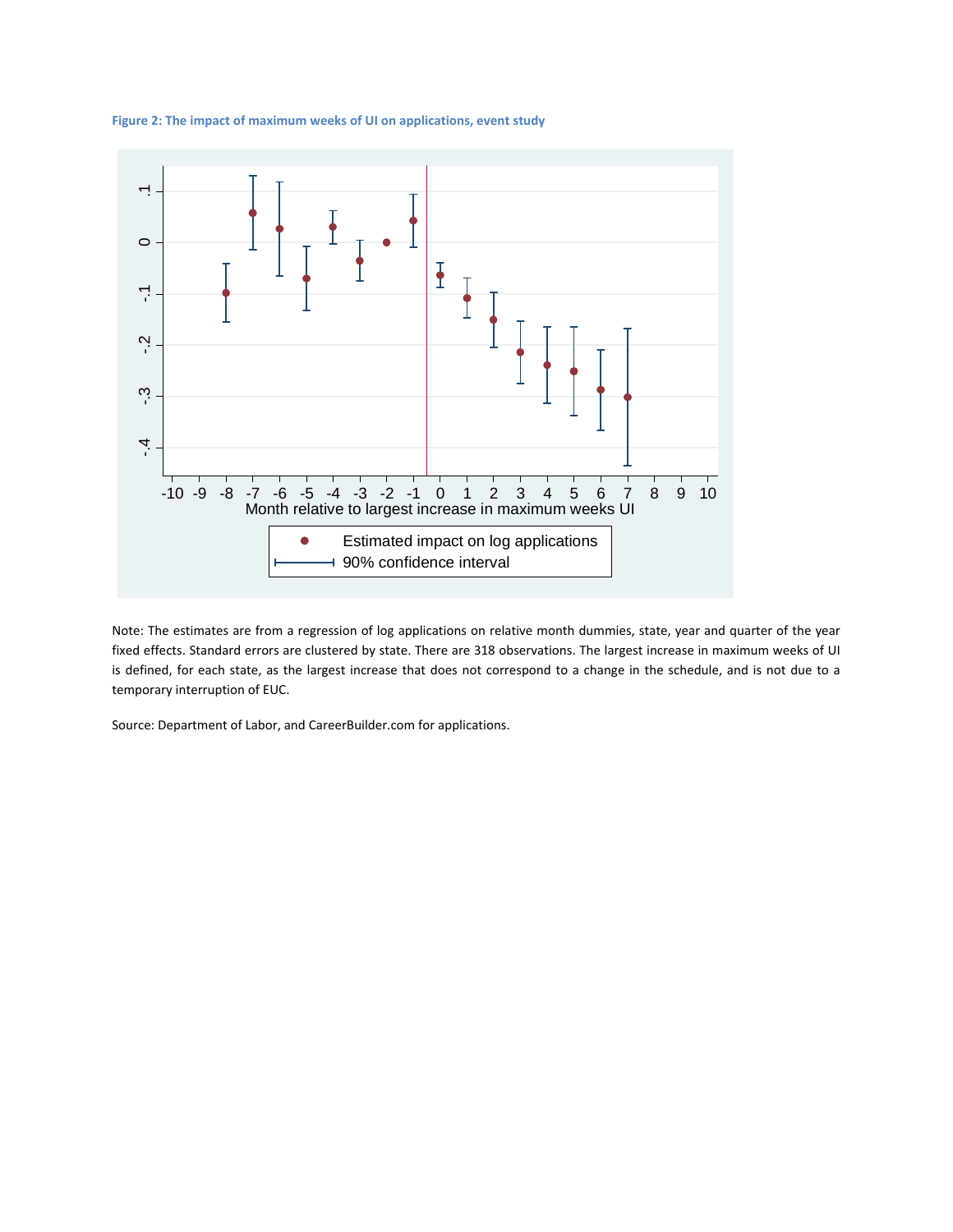



Note: The estimates are from a regression of log vacancies on relative month dummies, state, year and quarter of the year fixed effects. Standard errors are clustered by state. There are 318 observations. The largest increase in maximum weeks of UI is defined, for each state, as the largest increase that does not correspond to a change in the schedule, and is not due to a temporary interruption of EUC.

Source: Department of Labor, and CareerBuilder.com for vacancies.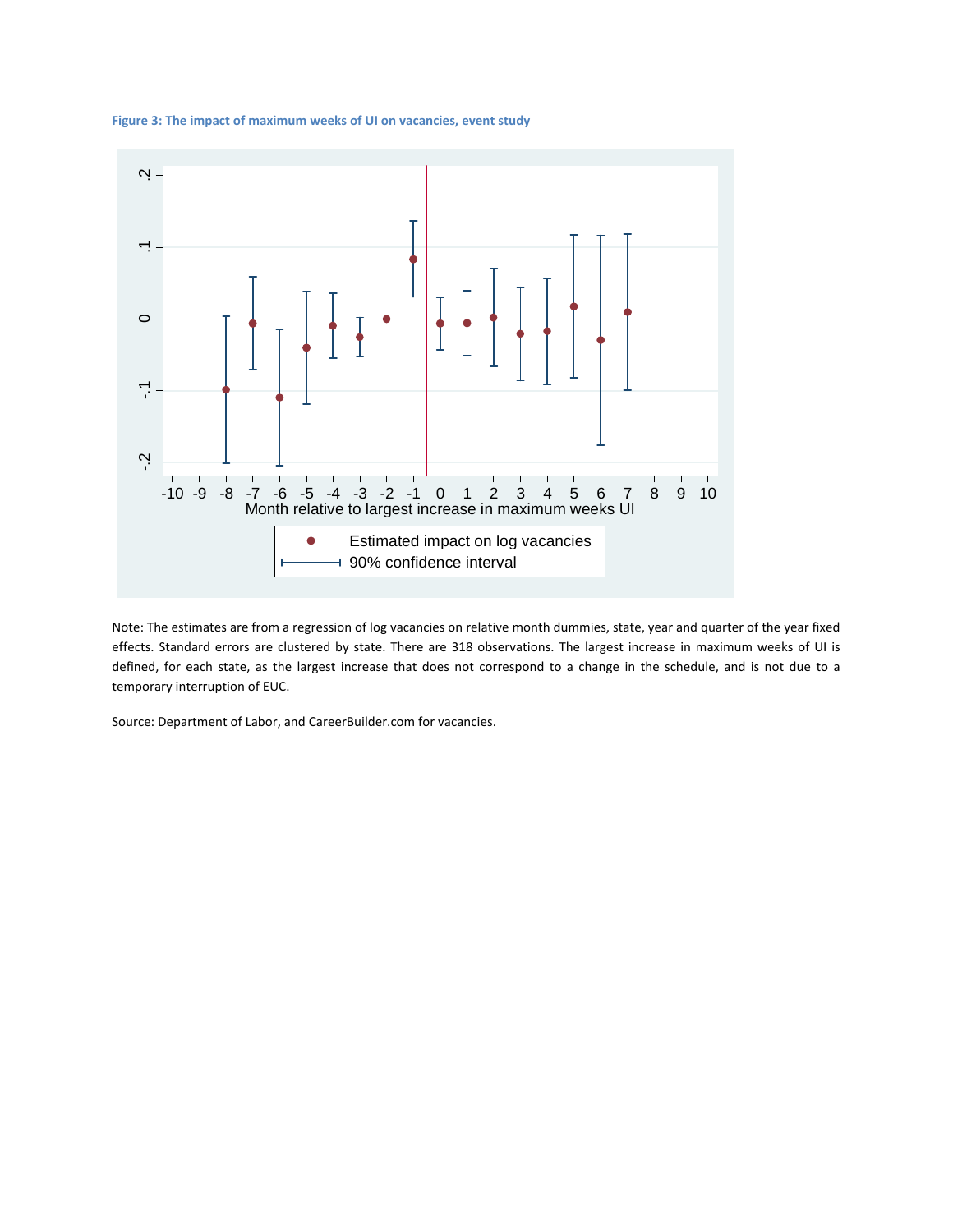

#### **Figure 4: The impact of maximum weeks of UI on the unemployment rate, event study**

Note: The estimates are from a regression of the 3‐month average total unemployment rate on relative month dummies, state, year and quarter of the year fixed effects. Standard errors are clustered by state. There are 318 observations. The largest increase in maximum weeks of UI is defined, for each state, as the largest increase that does not correspond to a change in the schedule, and is not due to a temporary interruption of EUC.

Source: Department of Labor.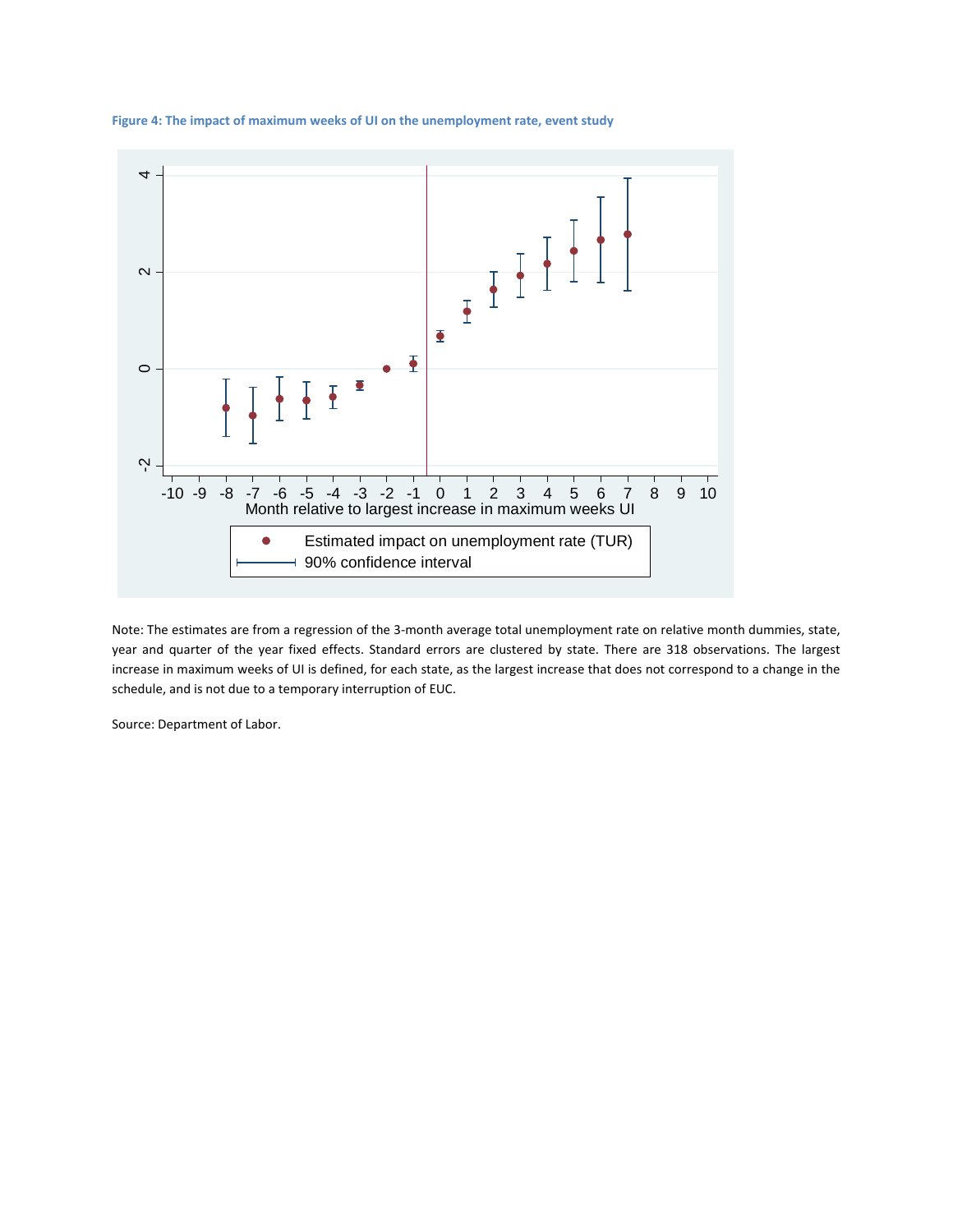

#### **Figure 5: The impact of maximum weeks of UI on job views, event study**

Note: The estimates are from a regression of log job views on relative month dummies, state, year and quarter of the year fixed effects. Standard errors are clustered by state. There are 318 observations. The largest increase in maximum weeks of UI is defined, for each state, as the largest increase that does not correspond to a change in the schedule, and is not due to a temporary interruption of EUC.

Source: Department of Labor, and CareerBuilder.com for job views.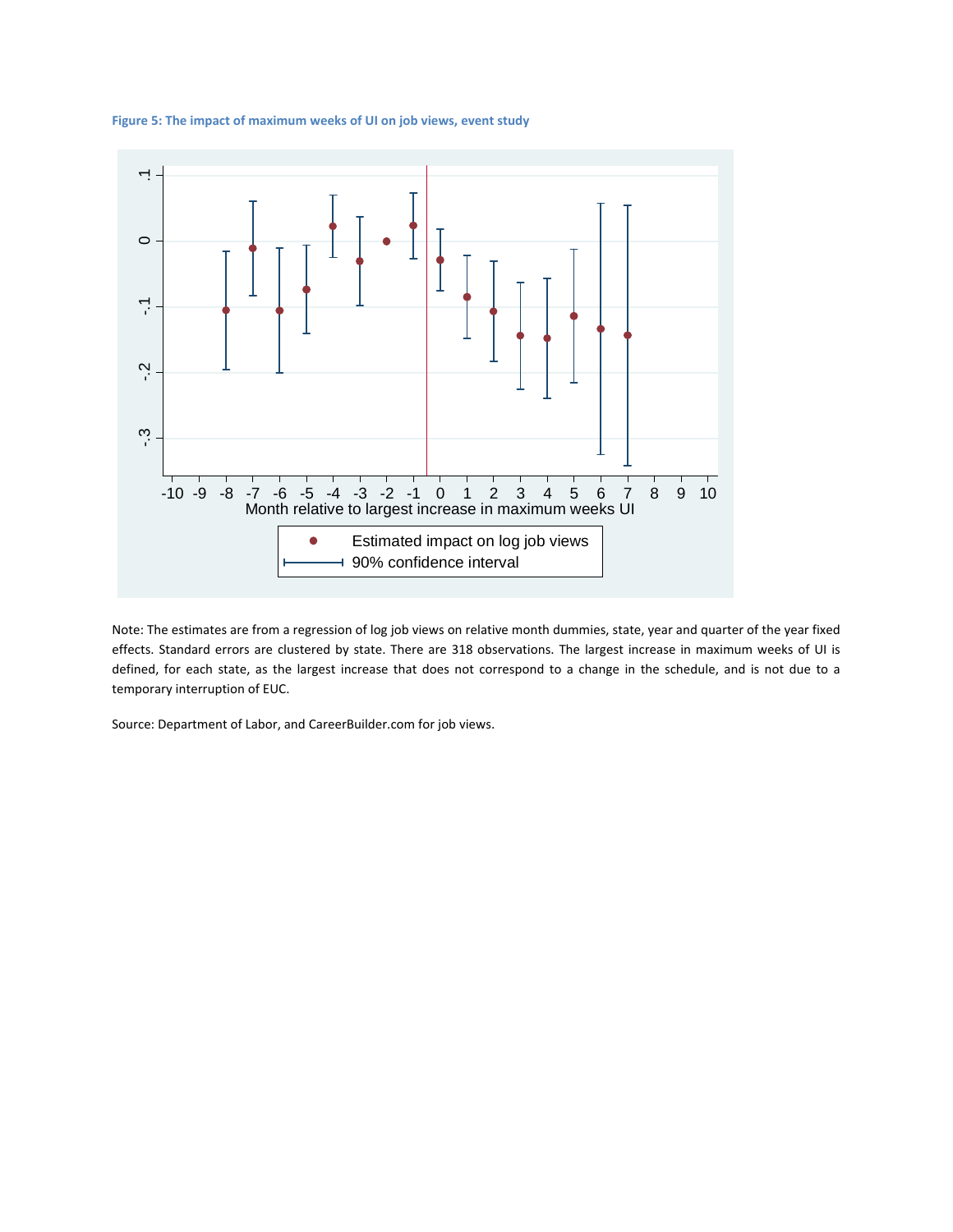

**Figure 6: The impact of maximum weeks of UI on applications per job view, event study**

Note: The estimates are from a regression of log applications per job view on relative month dummies, state, year and quarter of the year fixed effects. Standard errors are clustered by state. There are 318 observations. The largest increase in maximum weeks of UI is defined, for each state, as the largest increase that does not correspond to a change in the schedule, and is not due to a temporary interruption of EUC.

Source: Department of Labor, and CareerBuilder.com for applications and job views.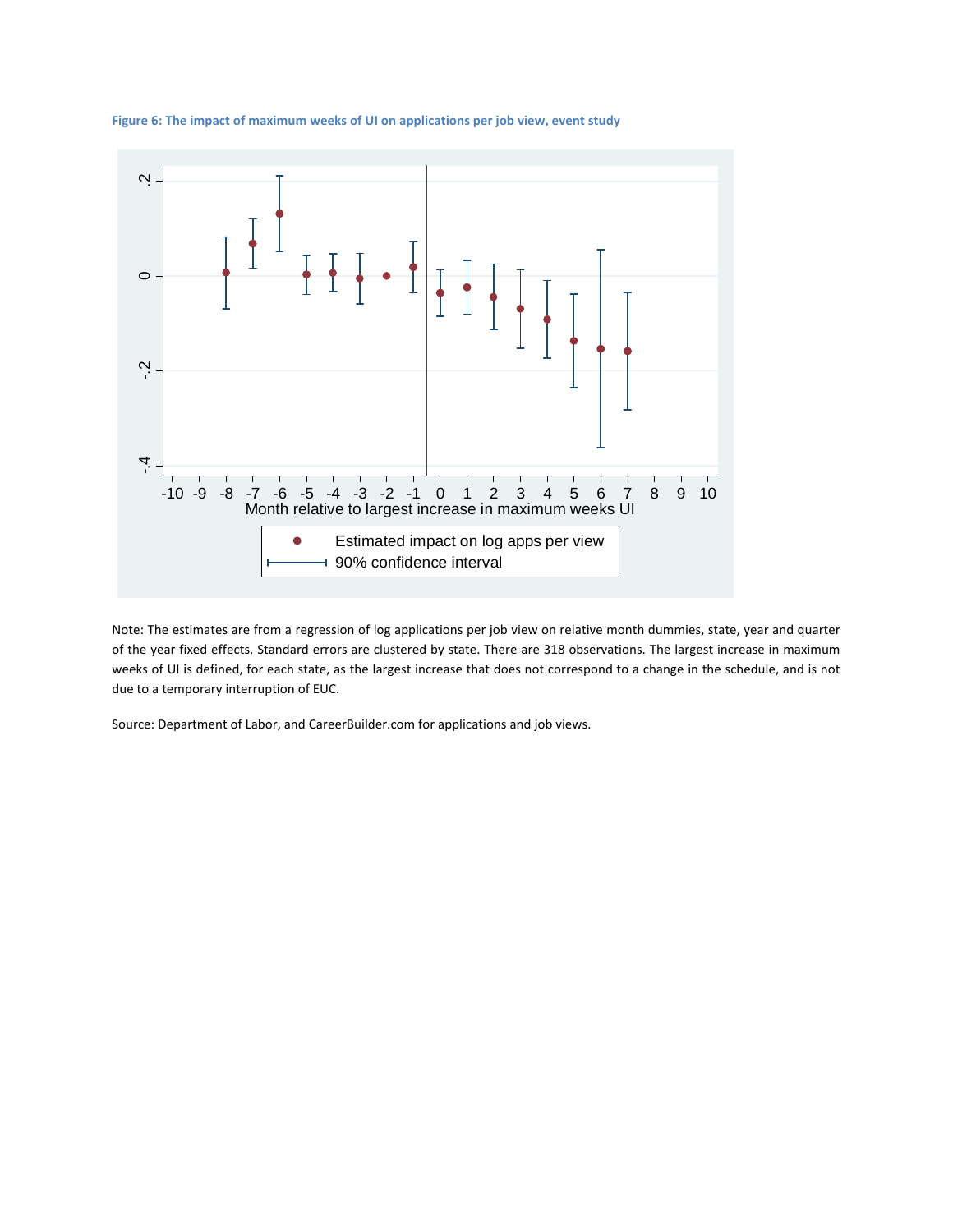

Figure 7: Maximum weeks of UI as a function of TUR, weekly level data, December 2008 to October 2009

Note: Each circle corresponds to a state and week. The unemployment rate is the three‐months seasonally adjusted total unemployment rate (TUR). The diamonds correspond to the states and weeks that are retained for the fuzzy regression discontinuity graphs and regressions.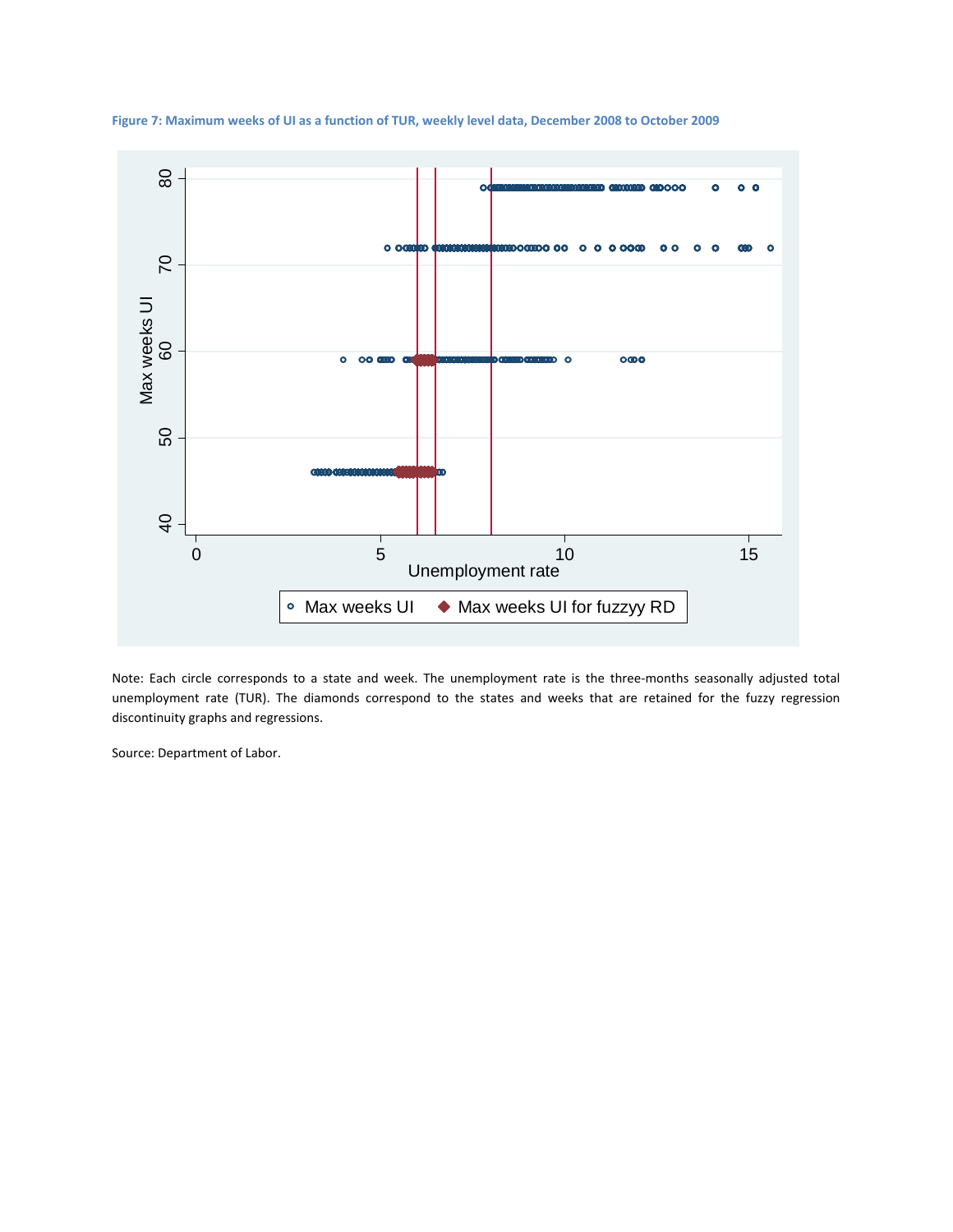

**Figure 8: The distribution of the unemployment rate (TUR) in the fuzzy RD sample, weekly level data**

Note: The unemployment rate is the three‐months seasonally adjusted total unemployment rate (TUR).

Source: Department of Labor.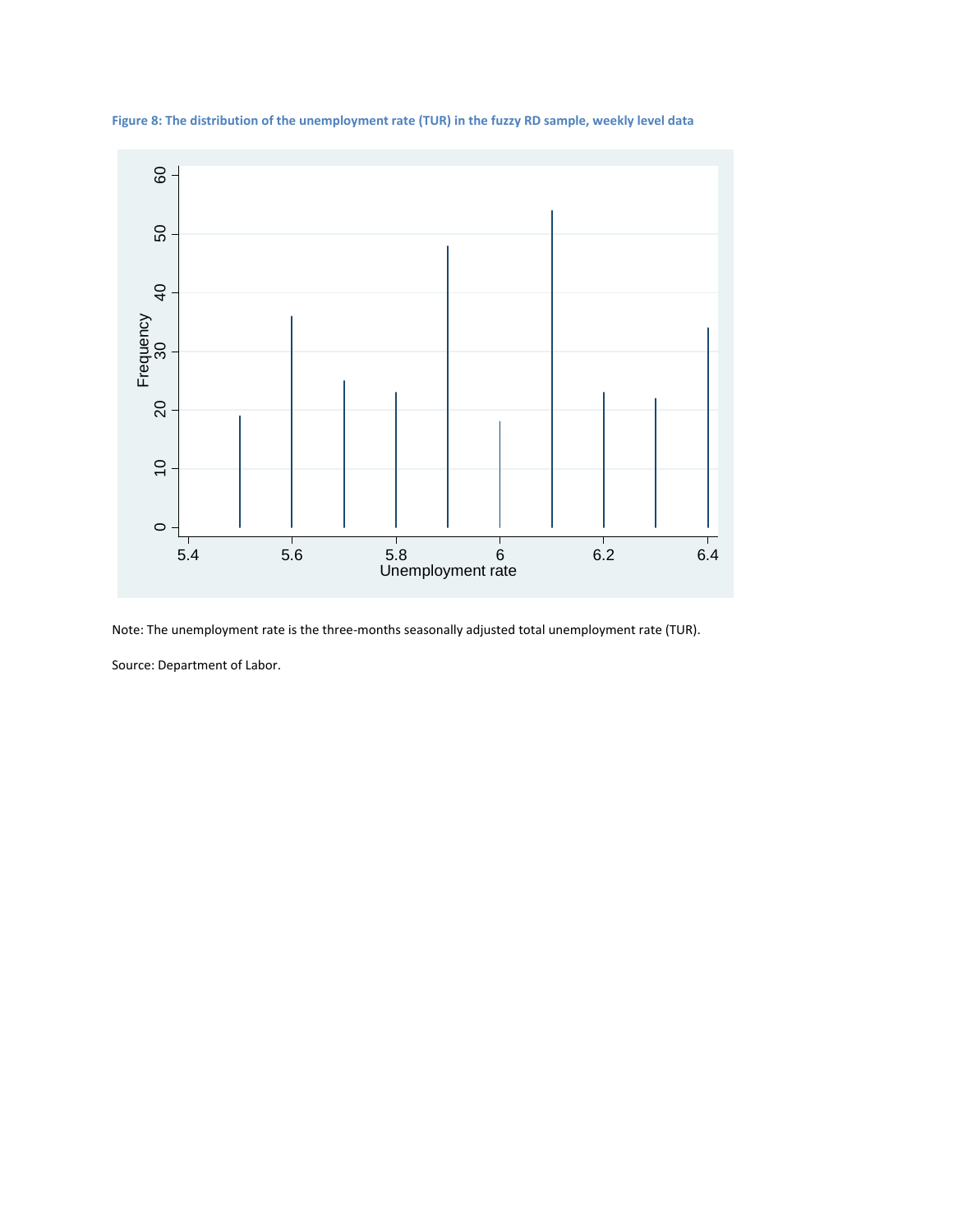# **Table 2: States' choice of the TUR option for extended benefits**

| Always TUR option | Early switcher:               | Late switcher: June | Never TUR option |
|-------------------|-------------------------------|---------------------|------------------|
| for extended      | March 2009 to May             | 2009 to November    | for extended     |
| benefits          | 2009                          | 2009                | benefits         |
| Alaska            | Arizona                       | Alabama             | Arkansas         |
| Connecticut       | California                    | Colorado            | Hawaii           |
| Kansas            | District Of Columbia Delaware |                     | lowa             |
| New Hampshire     | Georgia                       | Florida             | Louisiana        |
| New Jersey        | Idaho                         | <b>Illinois</b>     | Maryland         |
| <b>New Mexico</b> | Kentucky                      | Indiana             | Mississippi      |
| North Carolina    | Maine                         | Massachusetts       | Montana          |
| Oregon            | Michigan                      | Missouri            | Nebraska         |
| Rhode Island      | Minnesota                     | New York            | North Dakota     |
| Vermont           | Nevada                        | Pennsylvania        | Oklahoma         |
| Washington        | Ohio                          | South Carolina      | South Dakota     |
|                   | Virginia                      | Tennessee           | Utah             |
|                   |                               | Texas               | Wyoming          |
|                   |                               | West Virginia       |                  |
|                   |                               | Wisconsin           |                  |

 $\sim 10^6$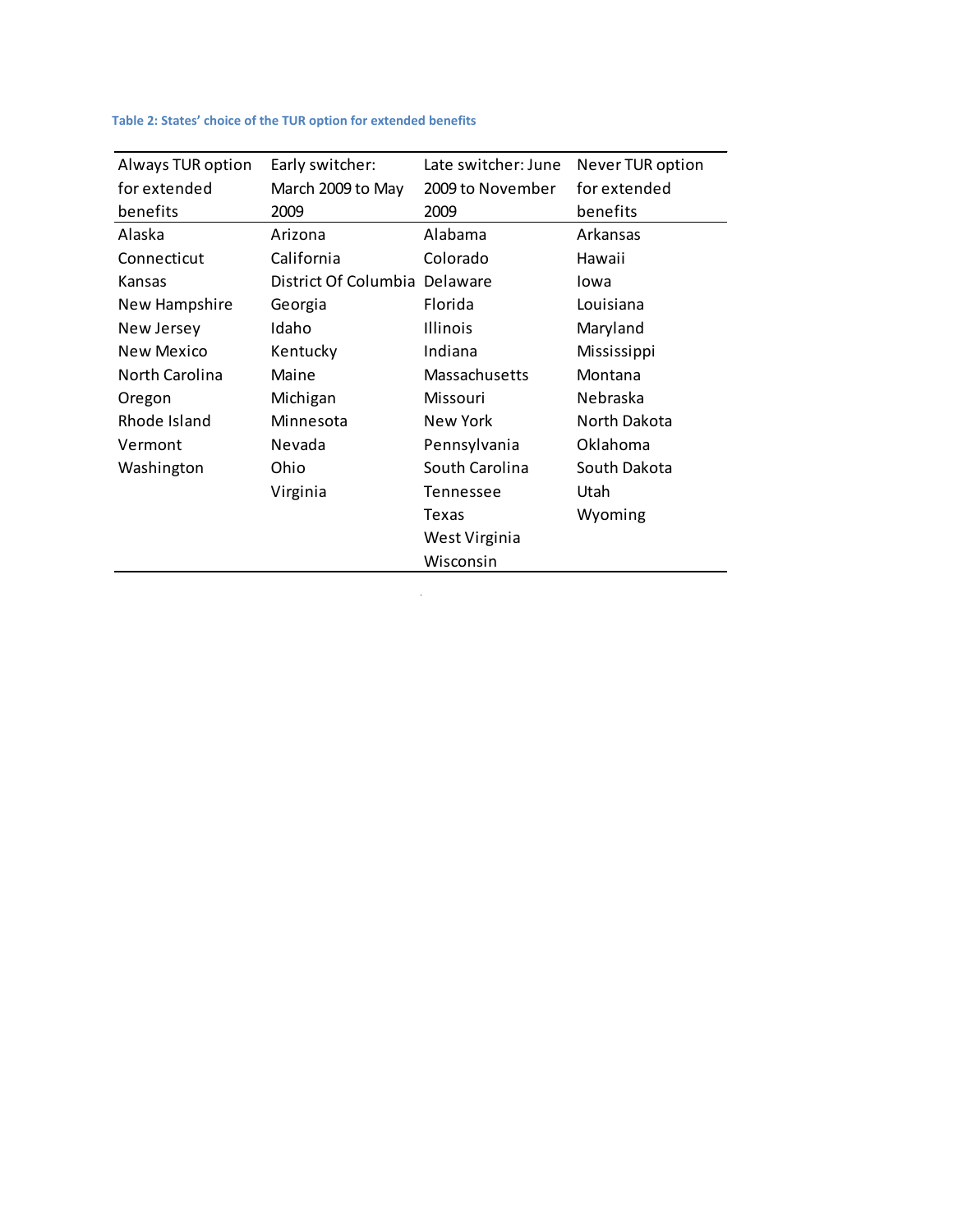

**Figure 9: The selection of states into the TUR option for extended benefits and the unemployment rate**

Source: Department of Labor.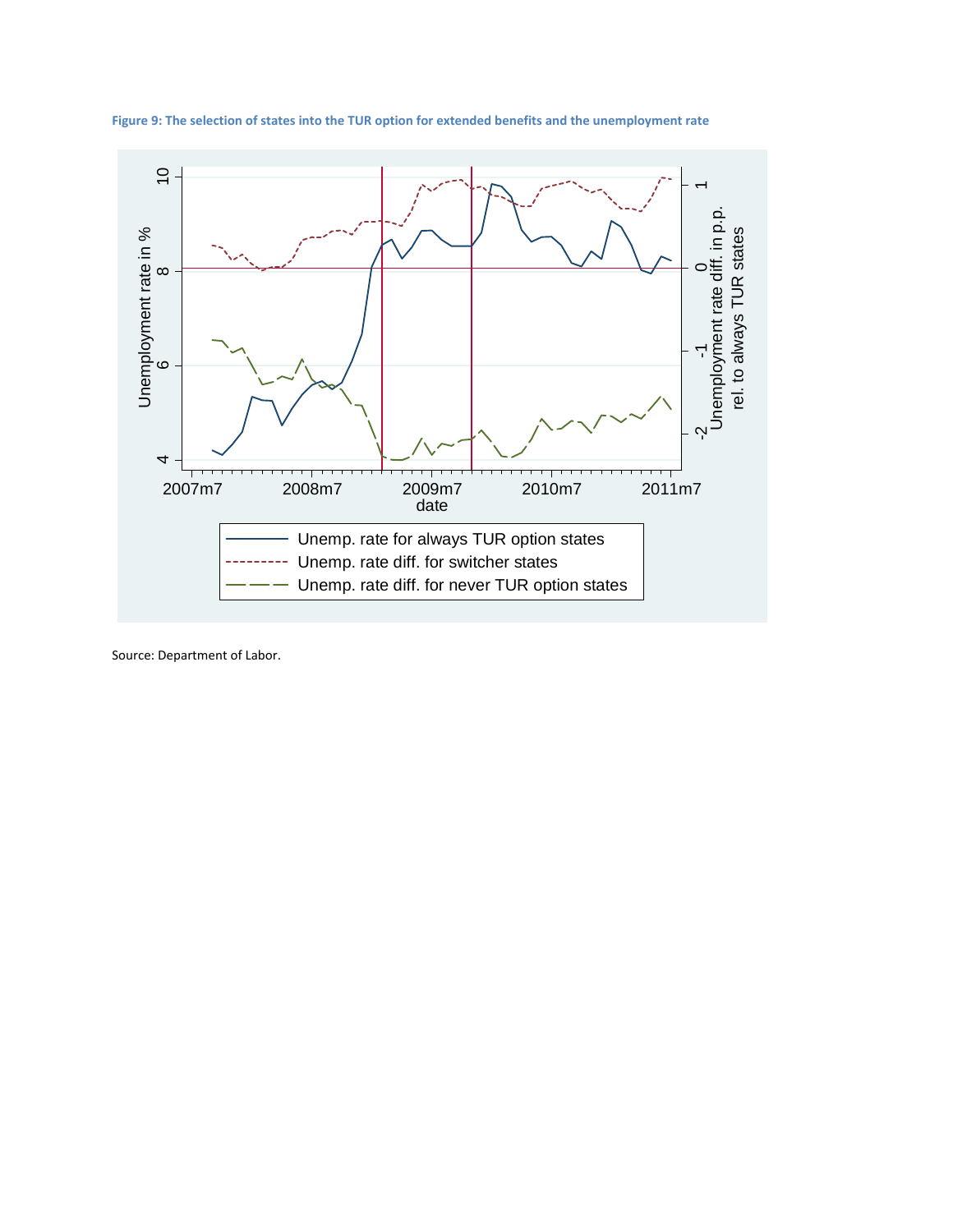

**Figure 10: Maximum weeks of UI and applications around 6% unemployment rate (TUR), monthly data**

Note: The applications residual is obtained after regressing log applications on state fixed effects. The unemployment rate is the monthly average of the three‐months seasonally adjusted total unemployment rate (TUR). The applications residuals and the maximum weeks of UI are averaged over 0.1 percentage point TUR bins.

Source: Department of Labor, and CareerBuilder.com for applications.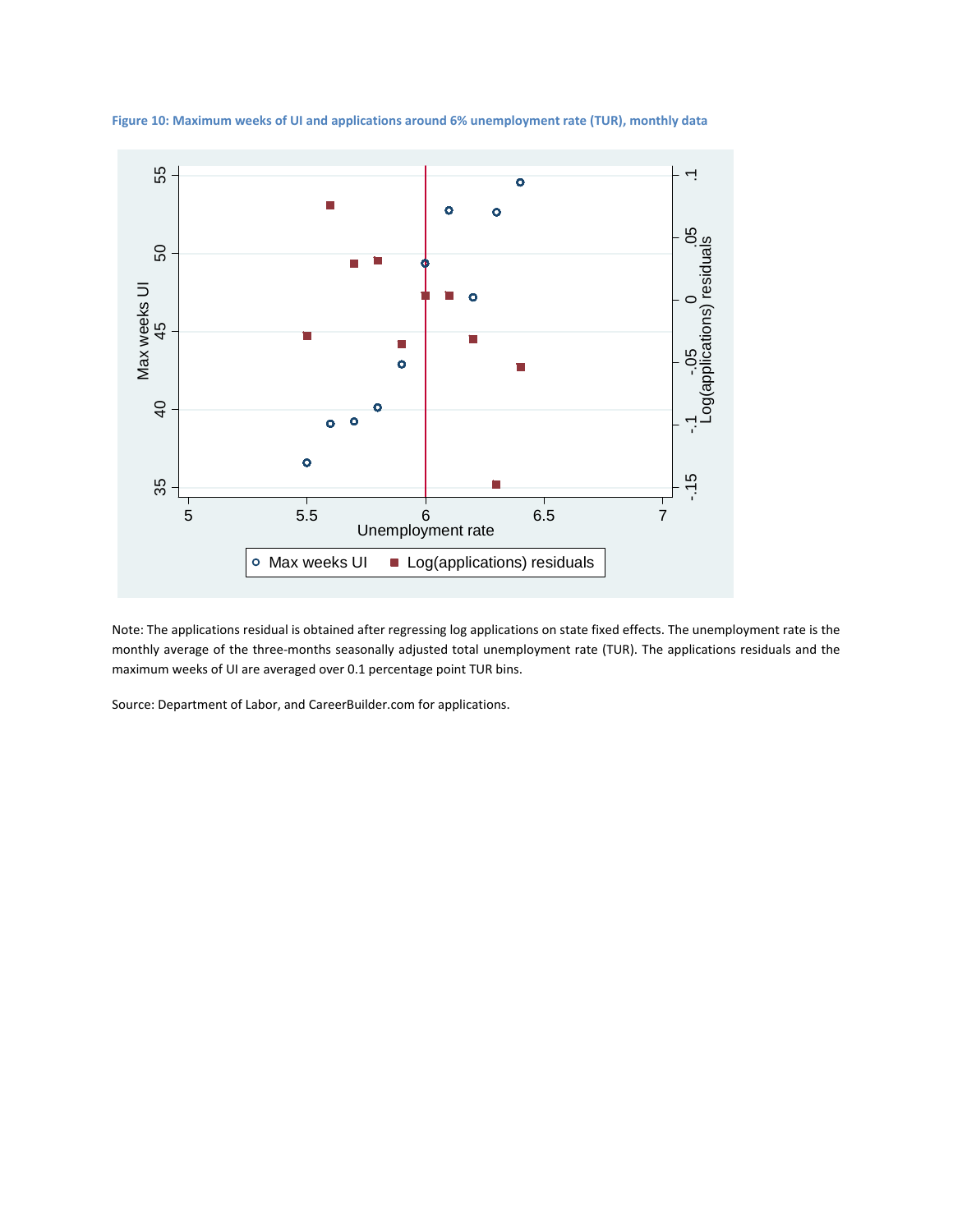

**Figure 11: Maximum weeks of UI and vacancies around 6% unemployment rate (TUR), monthly data**

Note: The vacancies residuals are obtained after regressing log applications on state fixed effects. The unemployment rate is the monthly average of the three‐months seasonally adjusted total unemployment rate (TUR). The vacancies residuals and the maximum weeks of UI are averaged over 0.1 percentage point TUR bins.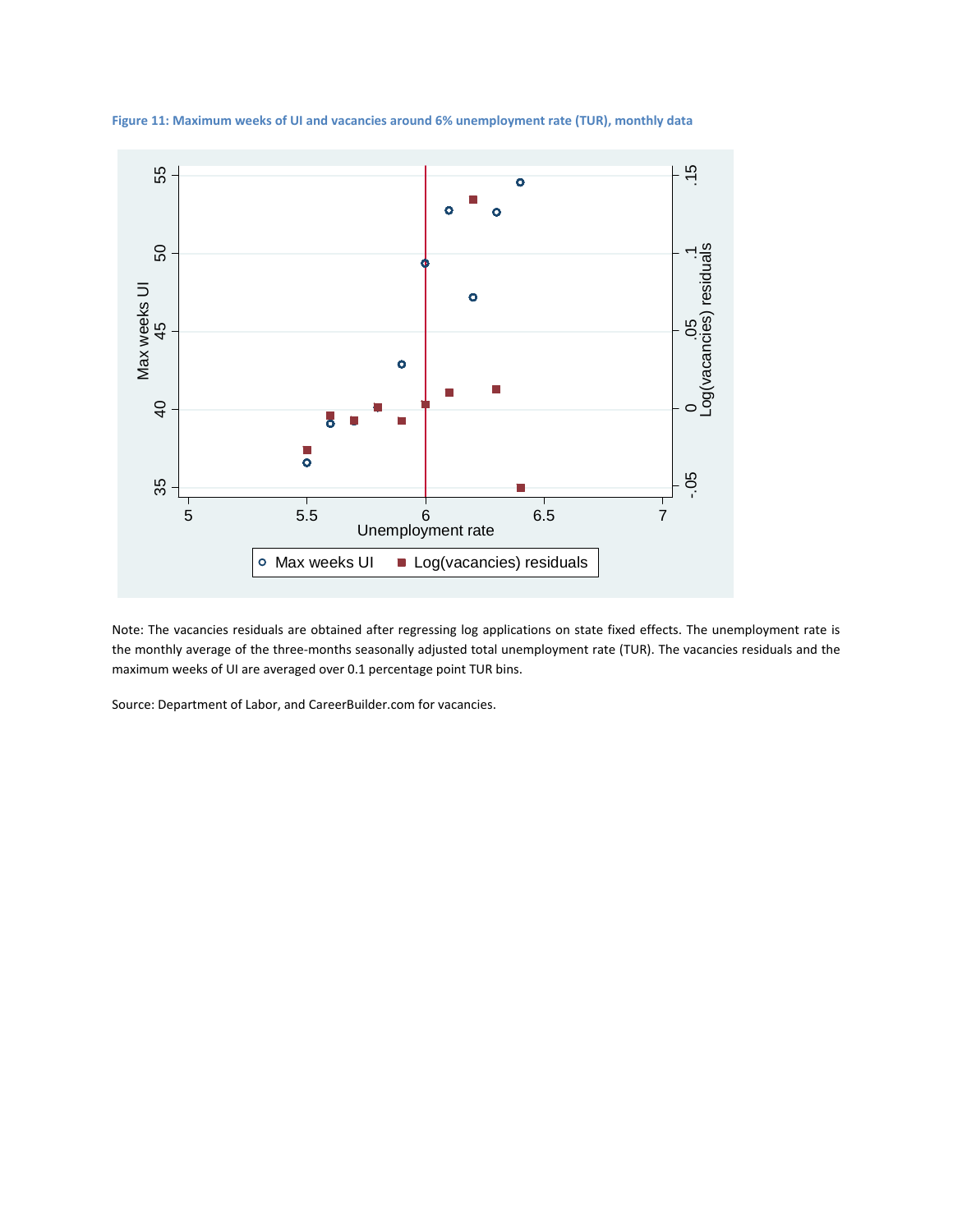|                                                          | (1)        | (2)          | (3)         |  |  |
|----------------------------------------------------------|------------|--------------|-------------|--|--|
|                                                          |            |              |             |  |  |
| Maximum weeks of UI                                      | $-0.0136*$ | $-0.0197***$ | $-0.0123$   |  |  |
|                                                          | (0.0076)   | (0.0054)     | (0.0124)    |  |  |
| Log(vacancies)                                           |            | $0.9539***$  | $0.9104***$ |  |  |
|                                                          |            | (0.2594)     | (0.2787)    |  |  |
| Unemployment rate                                        |            |              | $-0.1471$   |  |  |
|                                                          |            |              | (0.2627)    |  |  |
| Observations                                             | 44         | 44           | 44          |  |  |
| R-squared                                                | 0.997      | 0.999        | 0.999       |  |  |
| Robust standard errors clustered by state in parentheses |            |              |             |  |  |
| *** p<0.01, ** p<0.05, * p<0.1                           |            |              |             |  |  |

#### **Table 3: The impact of maximum weeks of UI on applications, fuzzy regression discontinuity**

All regressions include state and year fixed effects.

Note: Instrumental variables regressions. The instrument is maximum weeks of UI according to statutory rules.

Source: Department of Labor, and CareerBuilder.com for applications and vacancies.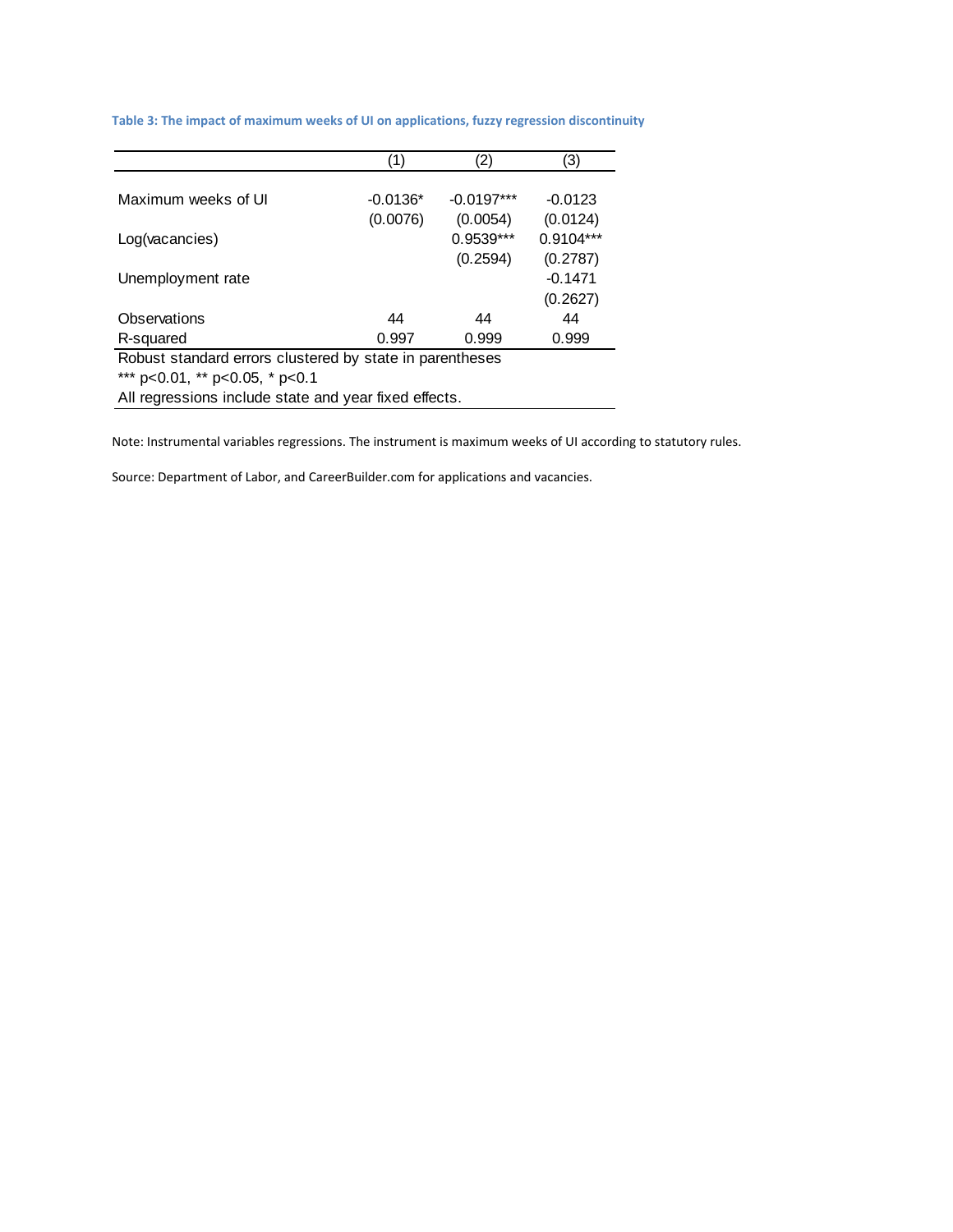

Figure 12: Maximum weeks of UI and applications as a function of the unemployment rate (Dec. 2008 onwards)

Note: Data is smoothed using kernel‐weighted local polynomial smoothing with a 0.2 bandwidth. The applications residual is obtained after regressing log applications on state fixed effects. The unemployment rate is, for each month and state, the maximum of the weekly three-months seasonally adjusted unemployment rate. The two solid vertical lines correspond to 6% unemployment rate (threshold for EUC2 when it was conditional, and for EUC3), and 8% unemployment rate (threshold for EUC4). The two dashed vertical lines correspond to 6.5% unemployment rate (threshold for 13 weeks extended benefits when the TUR option is active) and 8% unemployment rate (threshold for 20 weeks extended benefits when the TUR option is active).

Source: Department of Labor, and CareerBuilder.com for applications.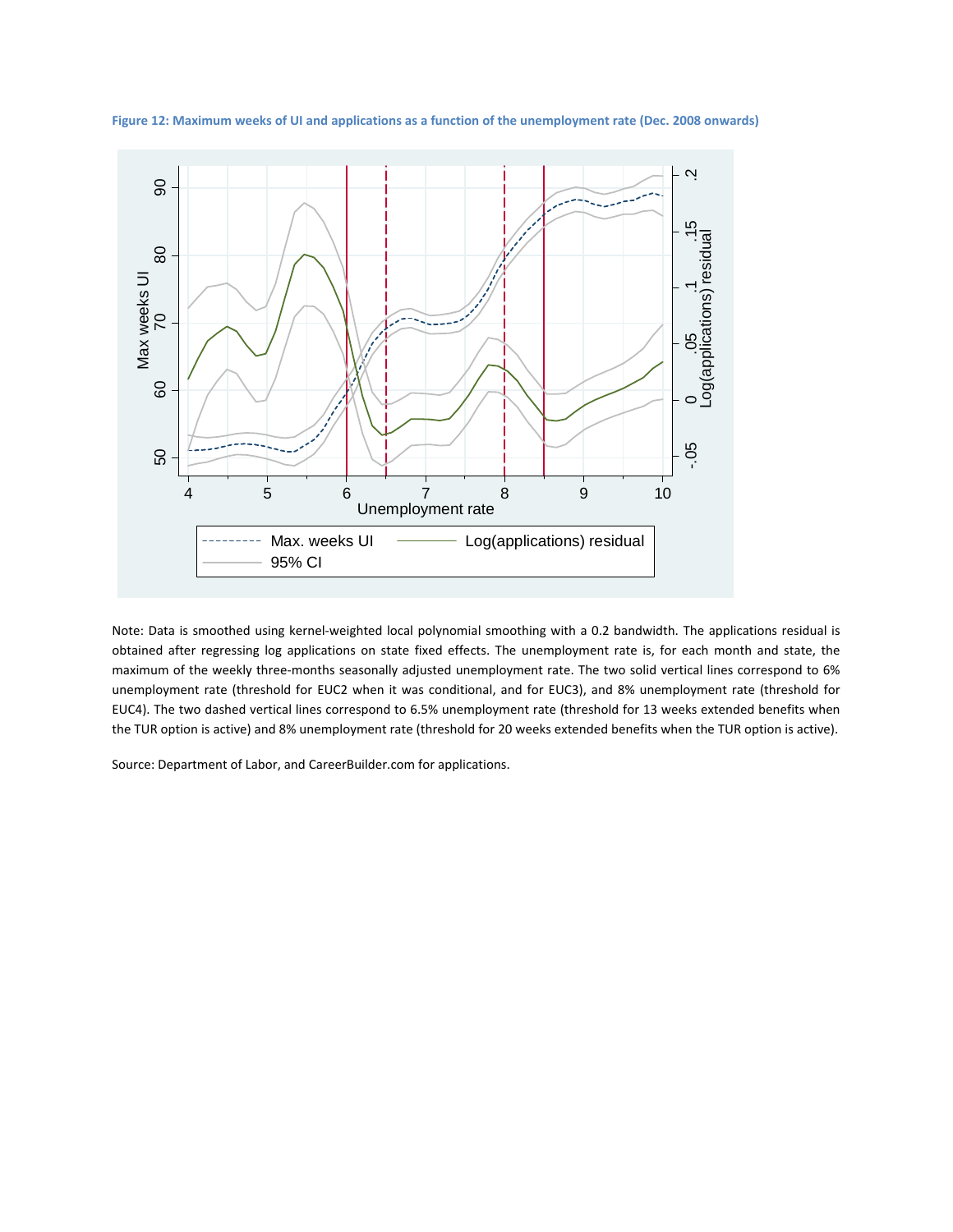

Figure 13: Maximum weeks of UI and applications residuals as a function of the unemployment rate (before Dec. 2008)

Note: Data is smoothed using kernel‐weighted local polynomial smoothing with a 0.2 bandwidth. States that had a TUR option before Dec. 2008 are the following: Alaska, Connecticut, Kansas, New Hampshire, New Jersey, New Mexico, North Carolina, Oregon, Rhode Island, Vermont, Washington. The applications residual is obtained after regressing log applications on state fixed effects. The unemployment rate is, for each month and state, the maximum of the weekly three-months seasonally adjusted unemployment rate. The two dashed vertical lines correspond to 6.5% unemployment rate (threshold for 13 weeks extended benefits when the TUR option is active) and 8% unemployment rate (threshold for 20 weeks extended benefits when the TUR option is active).

Source: Department of Labor, and CareerBuilder.com for applications.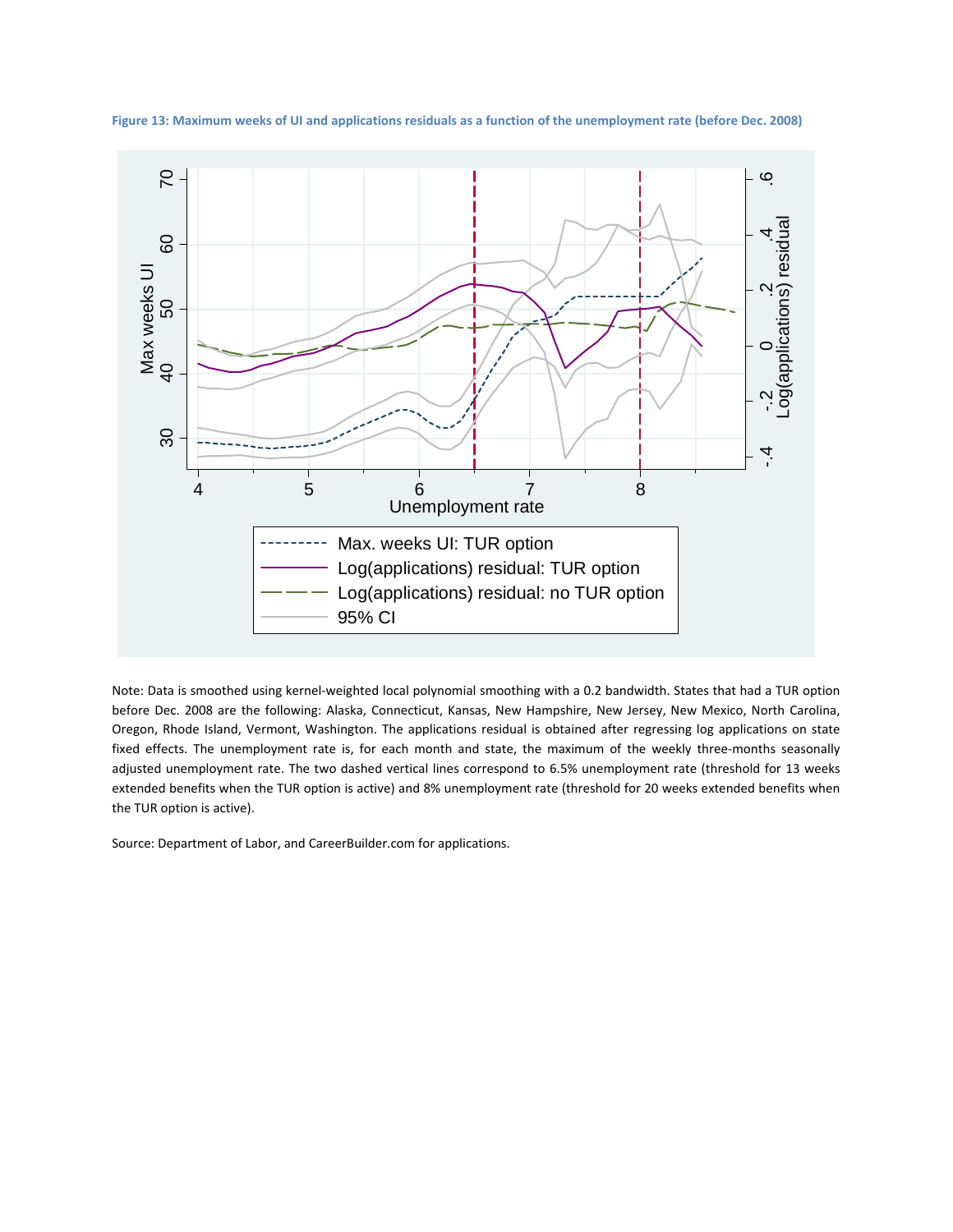**Table 4: The Impact of maximum weeks of UI on log applications, TUR discontinuity samples**

|                                                          | IV1          |              |              | IV <sub>2</sub> |              |              |
|----------------------------------------------------------|--------------|--------------|--------------|-----------------|--------------|--------------|
|                                                          | (1)          | (2)          | (3)          | (4)             | (5)          | (6)          |
|                                                          |              |              |              |                 |              |              |
| Maximum weeks of UI                                      | $-0.0046***$ | $-0.0030***$ | $-0.0040***$ | $-0.0063***$    | $-0.0053***$ | $-0.0057***$ |
|                                                          | (0.0007)     | (0.0009)     | (0.0006)     | (0.0010)        | (0.0016)     | (0.0009)     |
| Log(vacancies)                                           |              | $0.2988***$  | 0.2639***    |                 | $0.2833***$  | $0.2436***$  |
|                                                          |              | (0.0451)     | (0.0332)     |                 | (0.0471)     | (0.0358)     |
| Total Unemployment Rate (TUR)                            |              | 0.0316       | 0.0439       |                 | 0.0373       | 0.0402       |
|                                                          |              | (0.0620)     | (0.0443)     |                 | (0.0653)     | (0.0452)     |
| TUR <sup>2</sup>                                         |              | $-0.0017$    | $-0.0047$    |                 | $-0.0011$    | $-0.0041$    |
|                                                          |              | (0.0037)     | (0.0029)     |                 | (0.0038)     | (0.0029)     |
| Insured Unemployment Rate (IUR)                          |              | $-0.0293$    | $-0.0796***$ |                 | $-0.0298$    | $-0.0906***$ |
|                                                          |              | (0.0415)     | (0.0284)     |                 | (0.0418)     | (0.0305)     |
| IUR <sup>2</sup>                                         |              | 0.0010       | $0.0113***$  |                 | 0.0020       | $0.0141***$  |
|                                                          |              | (0.0057)     | (0.0034)     |                 | (0.0058)     | (0.0037)     |
| State-specific trends                                    |              |              | X            |                 |              | X            |
| Observations                                             | 1,804        | 1,804        | 1,804        | 1,804           | 1,804        | 1,804        |
| R-squared                                                | 0.9929       | 0.9938       | 0.9957       | 0.9926          | 0.9936       | 0.9955       |
| Robust standard errors clustered by state in parentheses |              |              |              |                 |              |              |
| *** p<0.01, ** p<0.05, * p<0.1                           |              |              |              |                 |              |              |

All regressions include state, year and quarter fixed effects.

Note: In columns 1‐3, the instrument is maximum weeks of UI according to statutory rules, and not taking into account temporary EUC expirations. In columns 4‐6, the instrument is maximum weeks of UI according to statutory rules, not taking into account temporary EUC expirations, and assuming that all states take up the TUR option. The total unemployment rate (TUR) is, for each month and state, the average of the weekly three‐months seasonally adjusted unemployment rate. The insured unemployment rate (IUR) is, for each month and state, the average of the weekly 13-weeks insured unemployment rate.

Source: Department of Labor, and CareerBuilder.com for applications and vacancies.